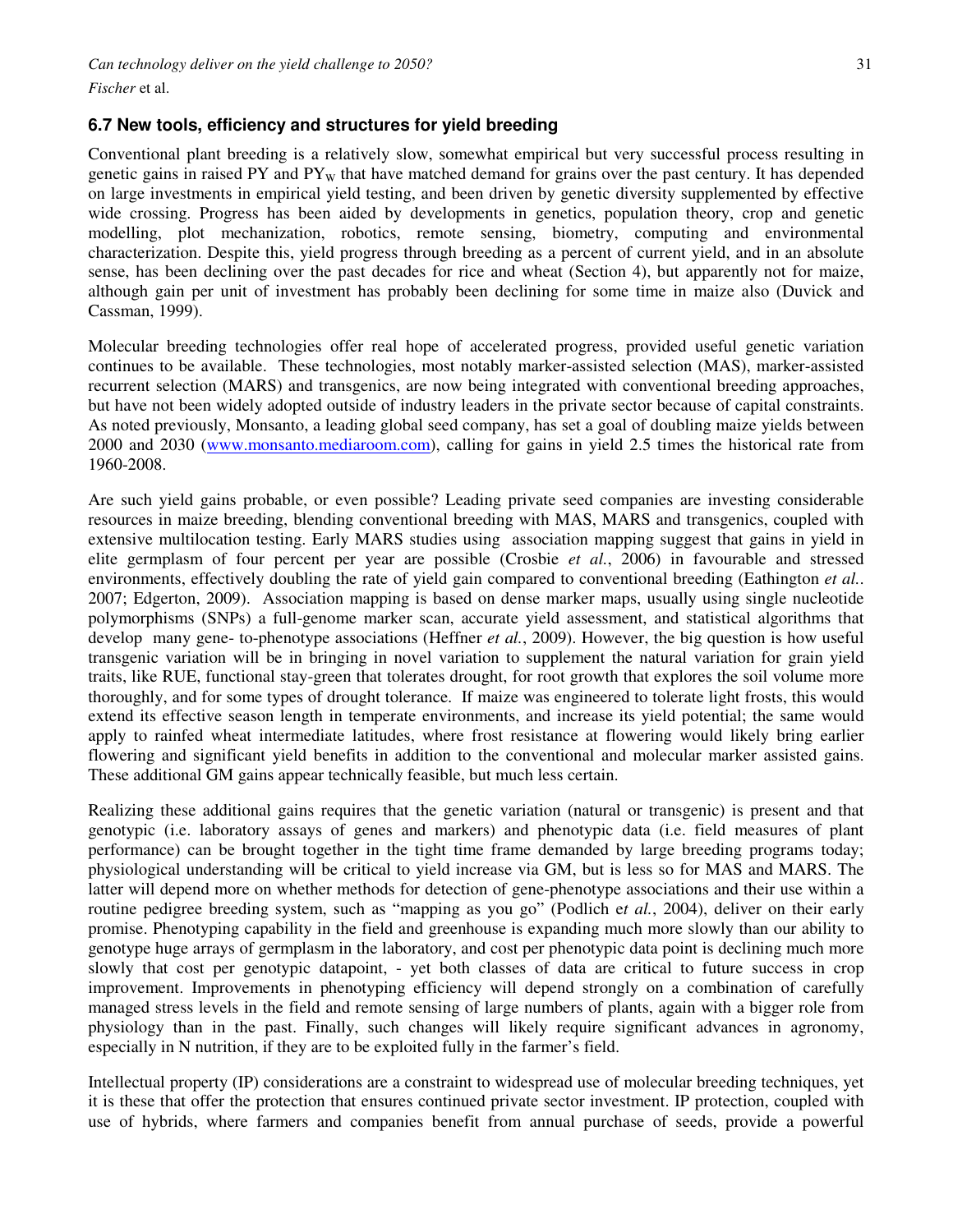incentive for investment in crop improvement, and are reflected partly in the greater genetic gain seen in maize than in rice and wheat. There are advantages of scale in global breeding, seen initially in the international breeding programs of CGIAR centres like CIMMYT and IRRI and currently in the global operations of multinationals like Monsanto, Dupont, Syngenta and Bayer. Research alliances between SMEs, CGIAR centres and the multinational seed companies addressing needs of national or niche markets have generated viable business models for seed SMEs, needed to maintain a healthy competitive environment in the seed industry.

Transformation and marker-aided backcrossing is now relatively cheap and routine. However the search for appropriate candidate transgenes, IP agreements and royalties, regulatory compliance, and commercialization are expensive undertakings, perhaps costing \$50-70 million per gene in industrial countries. The scale of these costs excludes many developing countries and SMEs from this technology, and the recent agreements to waive IP restrictions on the use of technologies associated with high pro-Vitamin A "Golden Rice" and the WEMA Project are welcome signs of corporate social responsibility and public-private collaboration. Regulatory compliance costs have increased greatly in recent years. This reflects societal unease with GM technology, but should reduce in time, as experience reveals the true level of risk. At present, with very few exceptions, that unease has prevented commercial use of transgenes in major food staples. It is safe to assume that by 2050 transgenic technology will still be monitored, but will be cheaper, far more widely available, and used to a much greater extent to improve PY and yield stability of staple food crops.

#### **6.8 Concluding comments: Yield potential toward 2050**

Prophecy is an uncertain business, and can only be based on extrapolation of existing trends. Needed is an accelerated gain in cereal yields on the farm from less than one percent to around one percent annually: this will largely come from new varieties with increased PY helped by the development of agronomic practices that exploit this new capability while conserving agriculture's natural resource base; in addition new varieties will need to be able to cope with climate change. Areas calling for **increased research investment** are:

- Conventional breeding increasingly aided by genome analysis and other molecular marker-aided breeding focused on increasing  $PY$  and  $PY<sub>W</sub>$ , and possibly underlying key mechanisms. This will involve sequencing genomes of a diverse but representative array of rice, wheat and maize genotypes, and must be linked with high throughput precise protected phenotyping facilities, as well as representative production fields with managed input levels (e.g. water supply). Physiology, informatics and biometrics are critical tools here.
- Increased photosynthetic rates, using conventional but targeted approaches, as well as longer term transgenic ones such as developing  $C_4$  options for rice and wheat, or otherwise increasing the efficiency of net photosynthesis in warmer environments by modifying Rubisco, Rubisco activase and the enzymes that modulate photorespiration in  $C_3$  plants. Since crop plants have finely balanced source: sink interrelationships (Denison, 2007), a major change in source will take several decades of adaptive breeding to deliver its full benefits as grain yield.
- Eliminating outcrossing barriers for successful hybrid production in rice and wheat.
- Crop genetic enhancement through the use of wild species (see Ortiz *et al.* 2008, for wheat).
- Continued focus on stress tolerance as well as PY in all crops will continue the trend towards higher yields, enhanced yield stability, and improved input use efficiency evident in the temperate maize crop today.
- Continued strong investment on protecting genetic and agronomic gains through pest resistance, since climate change will bring changes in the balance of pest and predator. The global soil resource must also be protected from erosion, a huge unfulfilled role for conservation tillage, and from degradation caused by nutrient depletion, an unescapable role for efficient use of chemical fertilizers.

A suitable **policy framework** is needed to attract private investment and to develop technology and guide its benefits to those most in need.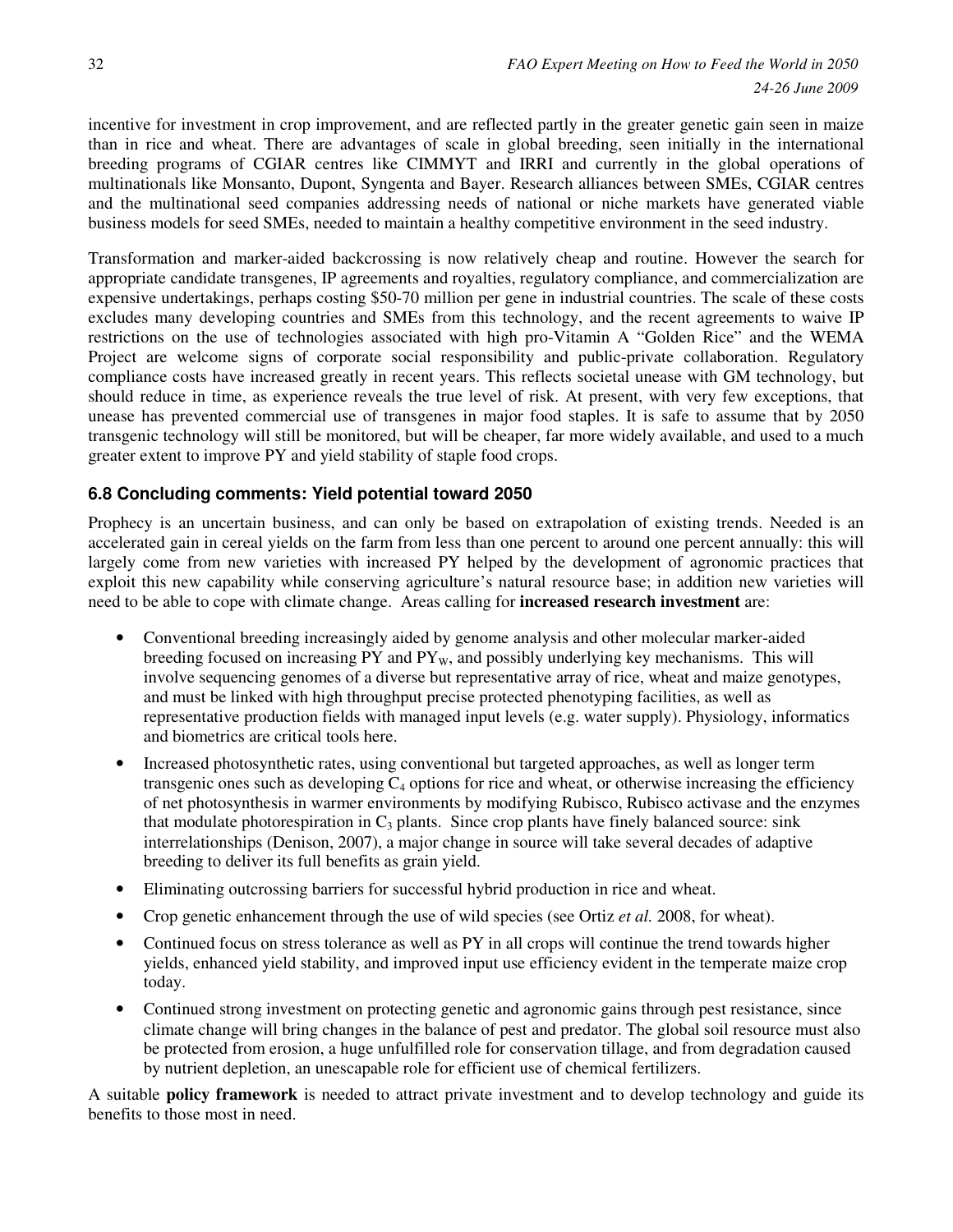- A strong but balanced emphasis on IP protection for molecular and varietal products and on F1 hybrid production in maize, wheat and rice.
- Societal acceptance of transgenic food products, and reduced costs of transgene deregulation will greatly increase the range of tools at the breeder's disposal.
- Development of a win-win social contract that sees technology outcomes shared with resource-poor countries and sees more private-public partnerships in the developing world. We regard both private and public sectors as key components of efficient international agricultural research, and see a strengthening of the CGIAR system and of regional and global commercial activities as essential complements.

# **7. PRICES, EFFICIENCY AND PRODUCTIVITY**

Our ultimate concern is not with yields *per se*, but with improving productivity and reducing prices of food staples. Declining real prices of food staples for 1961-2006 at an annual average rate of 1.8 percent for wheat, 2.6 percent for rice and 2.2 percent for maize in world markets has been a major source of poverty reduction, given that food staples make up a large share of expenditures of the world's poor.<sup>14</sup> This decline in real prices has been driven by growth in total factor productivity, averaging 1.0 percent globally for all agriculture for the period, 1961-2006, but 1.7 percent for the industrial countries who provide most grain exports (Fuglie, 2008). A distinguishing feature of this period has been that TFP has risen faster than prices have declined, so that both farmers and consumers have benefited (Lipton, 2005).

This final section reviews the prospects for sustainable productivity growth and food prices. In particular, we briefly analyze three major determinants of future prices; (i) pressure from rising prices of non-renewable resources and the need for more sustainable systems, (ii) opportunities to close efficiency gaps, and (iii) prospects for continuing gains in TFP.

## **7.1 Prices of non-renewables**

Looking out to 2050, the potential for sharply increasing prices of non-renewable resources that have no close substitutes could have major implications for crop yields and food prices. The two resources of most concern are fossil fuels for manufacture of nitrogenous fertilizers and provision of farm power, and reserves of phosphates, an essential macro-element for soil fertility.

## *7.1.1 Fossil fuels*

All indications are that fossil fuels have entered a new era of higher and more volatile prices with an expected upward trend. Modern agriculture uses an estimated  $12.8 \text{ EJ}^{15}$  of fossil energy or about 3.6 percent of global fossil fuel consumption. This is roughly divided between 7 EJ for fuel and machinery, 5 EJ for fertilizer, 90 percent of which is for N, and the rest for irrigation and pesticides (Smil, 2008). The intensity of commercial energy consumption (nearly all from fossil fuels) varies widely from about 0.14-0.16 GJ/t grain in rice in the Philippines and maize in Mexico in traditional systems, to  $2.4 \text{ GJ}^{16}/t$  for improved rice in the Philippines, 2.5 GJ/t of wheat in Germany and 5.9 GJ/t for irrigated maize in the US (FAO, 2000; Langreid *et al.*, 2004). Both machinery and fertilizer costs are a growing share of production costs in developing countries (World Bank, 2007).

**Nitrogen:** Current global consumption of around 100 Mt of N fertilizer provides over two thirds of N supplied to crops (Socolow, 1999). Although N fertilizer use is now falling in industrial countries, it continues to rise in developing countries (Section 3). Future projections of N fertilizer consumption vary widely from a relatively modest increase to 121 Mt in 2050 (Wood et al., 2004) to 180 Mt in 2070 (Frink et al. 1999), depending on assumptions including N use efficiency.

 $\overline{a}$  $14$  For a review of evidence see World Bank, 2007.

 $^{15}$  EJ =  $10^{18}$  Joules

 $^{16}$  GJ =  $10^9$ ; 1 litre of diesel contains 38 MJ, 1 ton of maize or wheat about 15 GJ.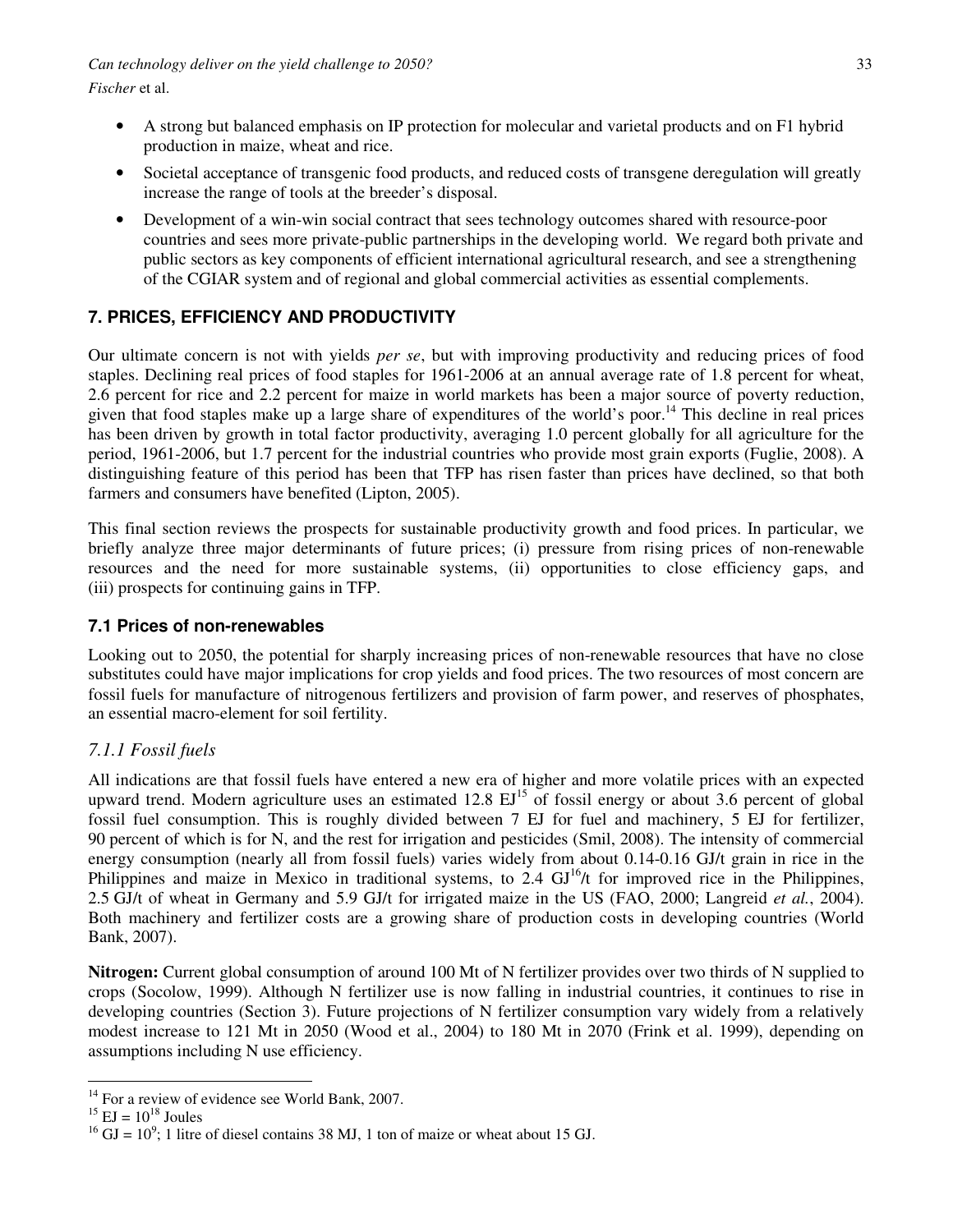Fossil energy (usually natural gas) accounts for 70-80 percent of the cost of manufacturing N fertilizer.<sup>17</sup> Increased efficiency in manufacturing N fertilizer had allowed N fertilizer prices to fall until the 1980s. For example, energy to manufacture ammonia using the best technology at the time has declined from 50-55 GJ/t  $NH_3$  in 1950 to 35-40 GJ/t in 1970 to about 27GJ/t in 2000 (Smil, 2008).<sup>18</sup> However, the best plants are now approaching the stoichiometric limit for energy efficiency. Since 1981, N prices have closely tracked energy prices, a ton of urea (46 percent N) costing about 40 times a GJ of natural gas (Figure 7.1) although significant efficiency gains could still be made by mothballing older less efficient plants.

450 12 400 10 350 300 8 Jrea (\$/t)  $\frac{1}{2}$ as (\$/GJ) 250 6 200 Urea 150 4 Natural Gas 100  $\overline{2}$ 50  $\overline{0}$  $\overline{0}$ . అసి<sub>. అశ్వ</sub>త్వత్వత్వత్వ అసి చేస్తుడ

**Figure 7.1: Real price of Urea (bulk E. Europe) and natural gas (Europe) (\$US2000)**

 $\overline{a}$ 

Since the major efficiency gains have already been made, it is likely that the price of N fertilizer will rise in tune with energy prices. In addition, some high income countries are now taxing N fertilizer use as a disincentive to pollution. A tax on green house gas emissions is also likely in the future. This would hit prices of N fertilizer particularly hard due to its fossil energy intensity as well as the fact that upon application it can become a significant source of nitrous oxide, an especially potent green house gas that accounts for about one third of all agricultural greenhouse gas emissions (Crutzen *et al.*, 2008).

Increasing the efficiency of on-farm use of N and the supply of biologically fixed nitrogen are the best options for confronting rising N prices. Numerous studies have documented low on-farm efficiency of applied N, with an average of 33 percent being taken up by the crop, and only 29 percent in developing countries (Raun and Johnson, 1999). Many Chinese farmers may be using N at above optimum levels (Buresh *et al.*, 2004). With better management and lower rates being applied in many cases, N-use efficiency could be improved by 33 percent for irrigated maize to over 100 percent for rainfed rice (Balasubramanian *et al.*, 2004) (Table 7.1). Improvement is already evident in maize in the United States of America for example, where N use per ha has declined through more site-specific application rates, even as yields have increased (Section 4). Precision agriculture provides new tools to further improve efficiency (discussed below). New products such as controlled and slow release fertilizer can also increase efficiency rice (IFDC, 2009). In Bangladesh, over half a million

Source: World Bank data files

<sup>&</sup>lt;sup>17</sup> The actual figure varies based on location and age of the manufacturing plant, the fertilizer product and natural gas costs. Although natural gas is cheap in the Gulf states, fertilizer must still be transported to the point of consumption (A. Roy, pers. comm.).

The conversion of ammonia to urea adds 10 GJ/t N to the energy costs of fertilizer, giving a final energy cost of urea of 55-58 GJ/tN (Smil, 2008).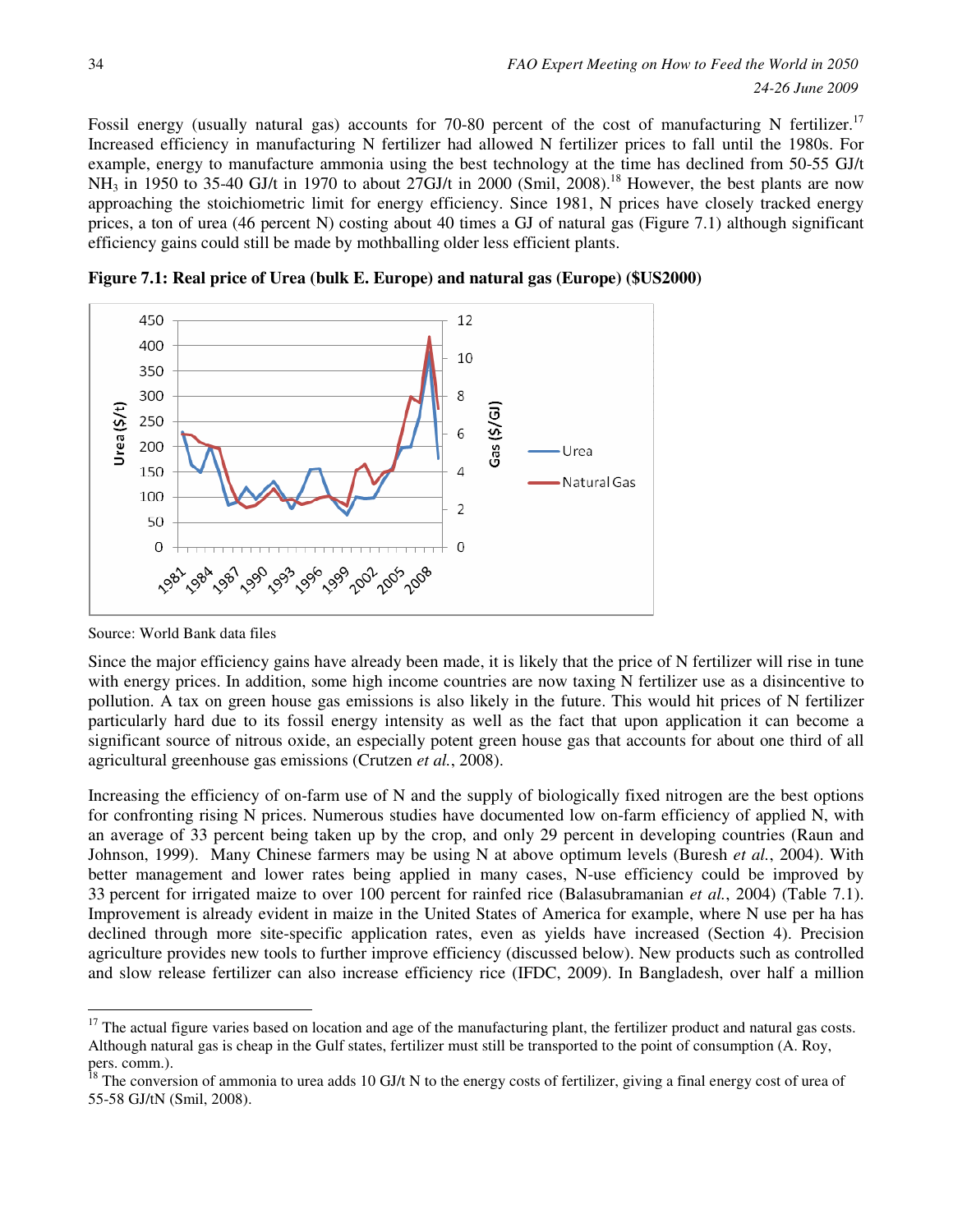*Fischer* et al.

farmers have adopted Urea Super Granules that are deeply placed at planting time enabling N use to be cut by about one third with a corresponding increase in yields of almost 20 percent (IFDC, 2007). Finally, as plant breeding has raised yield, inevitably it has resulted in more efficient N use (Ortiz-Monasterio *et al.*, 1997; Bänziger *et al.*, 1999; Echarte *et al.*, 2008); this is a general principle which applies to most other inputs (e.g phosphorus, water) as well (de Wit, 1992; Fischer, 2009).

Biological N fixation is the other major opportunity for increasing the supply of N, while reducing the dependence on fossil fuels. Biological fixation already accounts for about one third of world N supply to agriculture, and more in some countries such as Australia. Although legumes only cover about 11 percent of cropped land, there are still important opportunities to fit legumes into even relatively intensive systems, as shown by the adoption of 60-day mung beans on nearly 1 M ha in the rice-wheat system of the Indo-Gangetic plains that has reduced the cost of the following wheat crop by 23 percent (Ali *et al.*, 1997). N-fixation in cereals themselves is also being researched but it is unlikely that this would be a feasible technology by 2050 and the gain in N would have to be balanced against a probable yield penalty for energy diverted to N fixation (Ladha and Reddy, 2000).

| Table 7.1. Mean Recovery Efficiency of N ( $REN$ , percent of N fertilizer applied) for harvest crops |  |
|-------------------------------------------------------------------------------------------------------|--|
| under current farming practices and research plots                                                    |  |

| <b>Crops</b> |                     | o l<br>Mean $RE_N$ under current<br>farming practice $(\% )$ | Mean $RE_N$ in<br>research plots $(\% )$ | Maximum $RE_N$ of<br>research plots $(\% )$ |
|--------------|---------------------|--------------------------------------------------------------|------------------------------------------|---------------------------------------------|
| Rice         |                     |                                                              |                                          |                                             |
| $\bullet$    | Irrigated           | 31-36 (Asia)                                                 | 46-49                                    | 88                                          |
| ٠            | Rainfed             | 20                                                           | 45                                       | 55                                          |
| Wheat        |                     |                                                              |                                          |                                             |
| $\bullet$    | Irrigated           | 33-34 (India)                                                | $45 - 57$                                | 96                                          |
| ٠            | Rainfed             | 17 (United States of<br>America)                             | 25                                       | 65                                          |
| Maize        |                     |                                                              |                                          |                                             |
| $\bullet$    | Irrigated & rainfed | 36-57                                                        | $42 - 65$                                | 88                                          |

Source: Balasubramanian *et al.*, 2004 ; Dobermann, 2007

 $\overline{a}$ 

**Farm power:** Conservation farming using zero tillage is a major opportunity to reduce fuel use for farm power in agriculture by an average of 66-75 percent, as well as sequester soil carbon. No-tillage is now used on an estimated 100 M ha globally out of about 1170 M ha of cropped land (FAO, 2008), with a large concentration in the Americas where wide adoption of transgenic herbicide resistant maize and soybeans has strongly accelerated the trend (Brookes and Barfoot, 2008) (Table 7.2). However, there are also good examples from irrigated South Asian systems of wide adoption by small-scale farmers of zero tillage on as much as 5 M ha of wheat in rice-wheat systems, with an estimated savings in fuel costs of 60-90 percent and an increase in wheat yields of 11 percent (Erenstein *et al.*, 2008; Derpsch and Friedrich, 2008).<sup>19</sup> Conservation tillage is also a potentially important source of carbon sequestration in tropical soils (IPCC, 2007).

With less than 10 percent of the world's crop land under conservation tillage, wider adoption of the practice represents a major opportunity to improve the sustainability, energy efficiency and yield of cropping. But conservation agriculture is knowledge intensive and location specific and will require sharply increased investment in research on suitable varieties, management practices adapted to specific sites, appropriate machinery, and advisory services and farmer networks. Current discussion of payments for soil C sequestration

 $19$  This figure is not included in Table 7.2 since farmers practice tillage in the following rice crop, and so it does not meet the strict definition of zero tillage.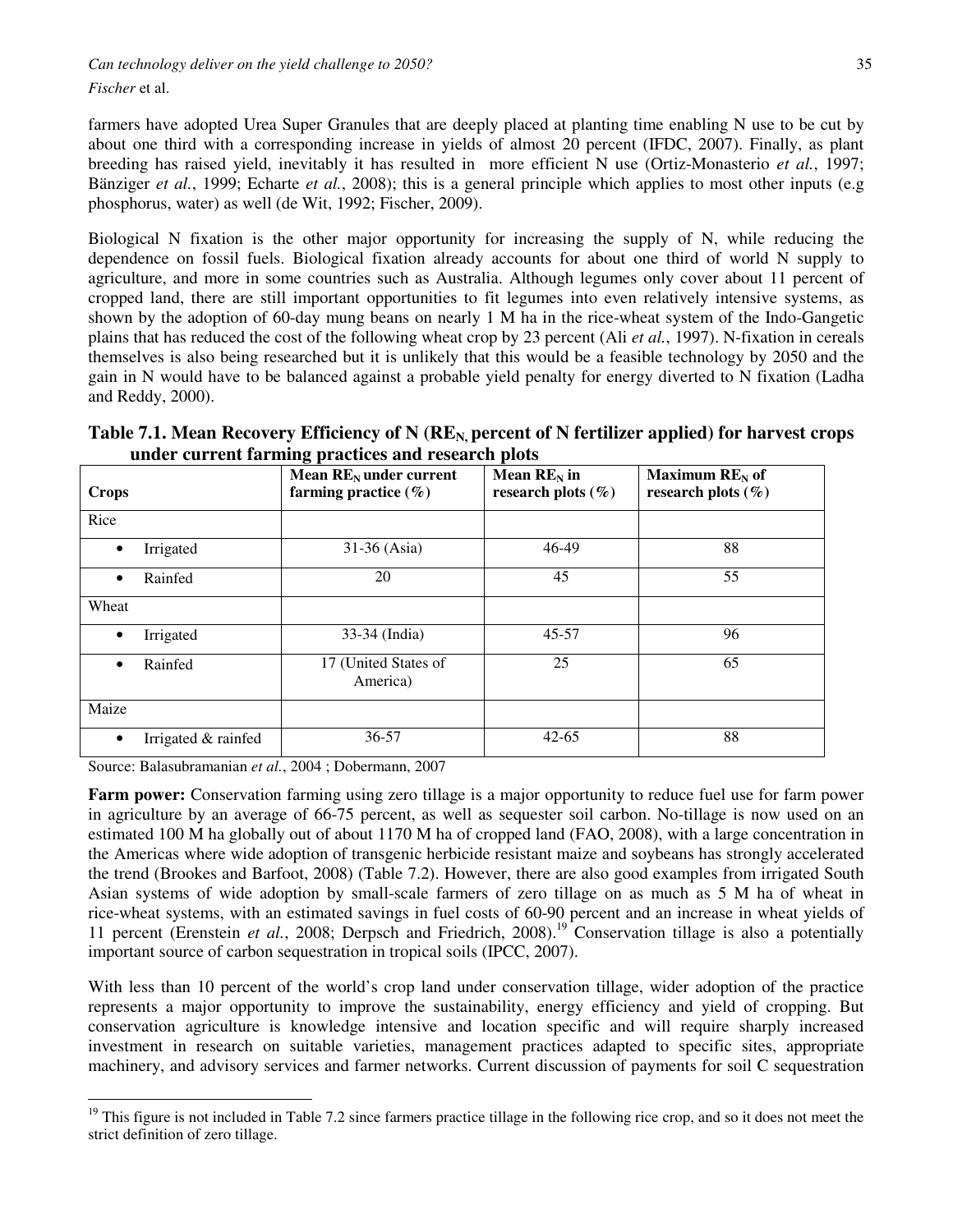leading up to the Copenhagen summit on climate change, will, if successful, greatly add to the incentive to adopt conservation tillage.

|                          | 1988-91 | 2003-07 | Percent coverage,<br>2003-07 |  |
|--------------------------|---------|---------|------------------------------|--|
|                          |         |         |                              |  |
| Argentina                | 0.5     | 19.7    | 67                           |  |
| <b>Brazil</b>            | 1.4     | 25.5    | 38                           |  |
| Paraguay                 |         | 2.1     | 49                           |  |
| Canada                   | 2.0     | 13.5    | 26                           |  |
| United States of America | 6.8     | 25.3    | 14                           |  |
| Kazakhstan               |         | 1.8     | 8                            |  |
| Australia                | 0.4     | 9.0     | 18                           |  |
| Total <sup>b</sup>       | 11.4    | 99.9    | $\approx 9$                  |  |

**Table 7.2: Estimated area under no-tillage in major adopting countries (M ha)** 

a No-tillage is defined as a system of planting crops into untilled soil by opening a narrow slot, trench or band only of sufficient width and depth to obtain proper seed coverage. No other soil tillage is done. (Derpsch and Friedrich, 2008).  $b$  Total including countries with under 1 M ha in 2003-07.

Source: FAO, 2008

 $\overline{a}$ 

#### *7.1.2 Phosphorus*

Phosphorus is the other major non-renewable resource where scarcity could significantly affect crop yields by 2050.<sup>20</sup> Recent work by Cordell *et al.* (2009) estimates peak production of phosphates by 2034, using the Hubbert curve which predicts declining production of oil and other mineral resources when half of reserves have been exploited (Figure 7.2). Production will also become more concentrated especially in Morocco as the United States of America has only 20-25 years of reserves remaining, and China has a high export tax. The quality of deposits is also declining, raising the cost of extraction of remaining reserves.

However, as with N, there is much room to enhance efficiency of P use. Of the 14.9 Mt P mined for agriculture only 6.1 Mt of P is removed in crop biomass. On-farm efficiency can be improved through application of many of the same site specific management practices as for N, though the big difference here is that N is a mobile element that can be leached, while P remains in the soil, slowly building up (in advanced agriculture more P is applied than removed in biomass) in forms which are less available to most plants; microbial additives and genetic engineering of crop roots may improve the accessibility of these unavailable forms of soil P. It is also likely that increased recovery of P from human and animal excreta for use as fertilizer will become common as the technology for recycling is developed and prices of P rise (Cordell *et al.*, 2009).

 $^{20}$  World reserves of potash appear to be sufficient to provide sufficient supplies well beyond 2050, but are concentrated in few locations – 96 percent is produced in North America, Europe and the Middle East (Dobermann, 2007).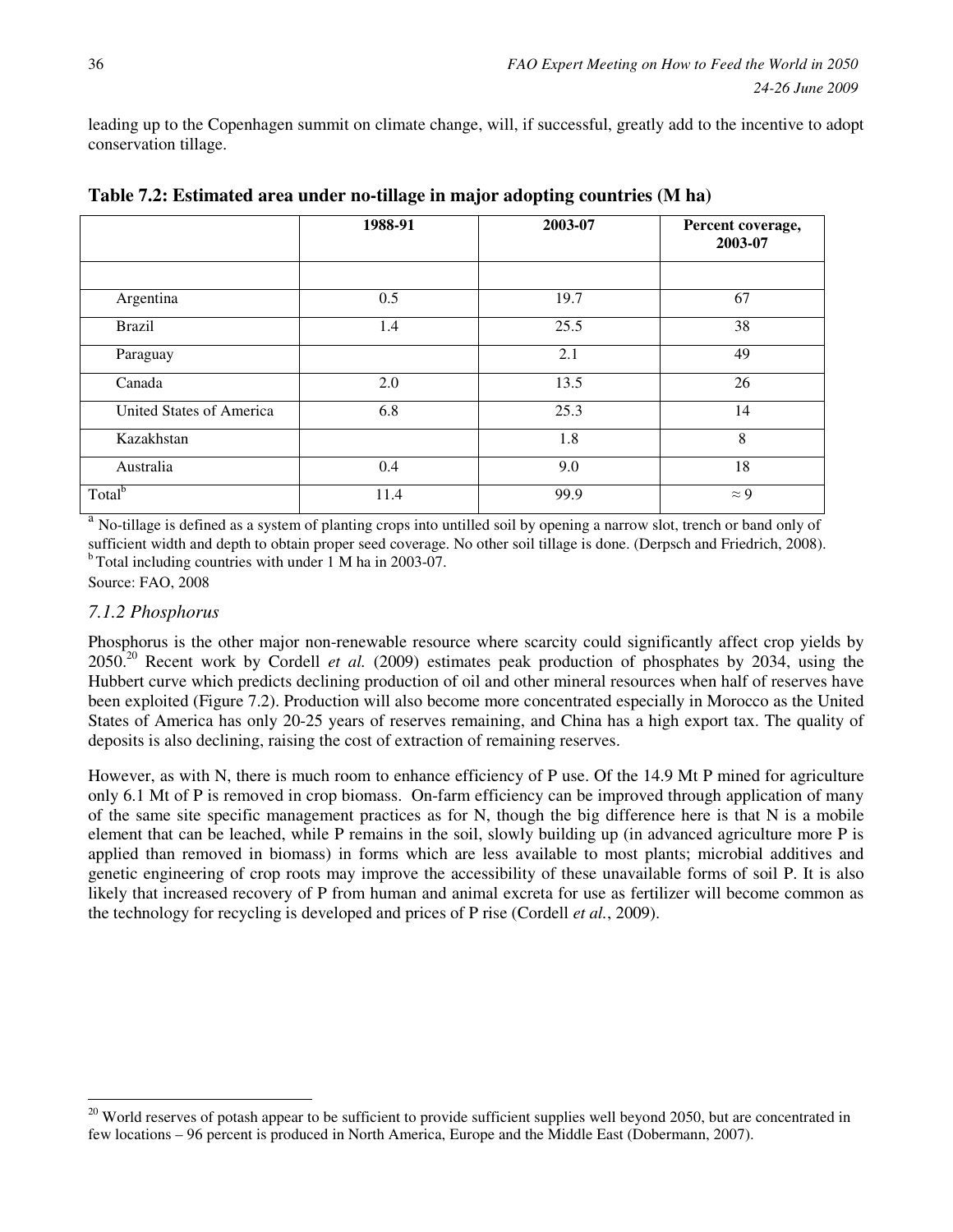

### **Figure 7.2: Projection of Peak Global Phosphorus Extraction**

Source: Cordell, Drangert and White (2009)

#### **7.2 The Production efficiency gap**

Many areas could produce the same or higher yields with lower input costs through practices designed to enhance input efficiency. Over the past two decades, economists have carried out hundreds of studies to estimate farm level efficiency in relation to the production frontier reached by the best farmers. A meta-analysis of 167 such studies concluded that average technical efficiency is 72 percent with a high of 82 percent for Western Europe and a low of 70 percent for Eastern Europe (Bravo-Ureta *et al*., 2007).

While most of these studies fail to adequately account for site and season characteristics specific to plots and farms, they find efficiency is most closely related to farmer characteristics, especially education, location, and access to information (Ali and Byerlee, 1991). A further finding is that education has a significant impact on productivity in most post Green Revolution settings where management is increasingly knowledge intensive.

Information and communication technologies (ICT) in what is often termed 'precision agriculture' have much potential to enhance productivity as well as to contribute to more sustainable production systems. These new tools such as yield mapping, leaf testing to time N application, remote sensing, crop modeling and expert systems, improved weather forecasting, and wireless in-field monitoring, aim to improve input use efficiency by allowing inputs to be more precisely calibrated to within-field variability and seasonal conditions (Sudduth, 2007). In small farm agriculture these techniques are also being applied. The leaf color chart is being used by very small farmers to time N application on rice (Islam *et al.*, 2007). And with the spread of mobile phones and village information kiosks, farmers can increasingly tap external sources of information on prices and crop management as well as identify pests and diseases remotely.

However, this type of "precision farming" will require greatly improved knowledge transfer systems, additional equipment, and skilled and educated farmers to achieve its full potential. To date, the potential of this information technology revolution has received too little attention relative to the biotechnology revolution.

## **7.3 Agricultural price policies**

Price policies can also be important to achieving high yields and efficiency. Historically, developing countries have heavily taxed their agricultural sectors in part to provide cheap food, penalizing overall rates of growth of the sector. This situation has largely been resolved under liberalization policies of the 1990s, and the average tax on agriculture is now low (Anderson, 2009). This has provided a one-off opportunity to spur productivity growth which will not be available in the future. However, yields of food crops are generally quite inelastic with respect to prices, at least in the short term (Binswanger, 1989; Rosegrant *et al.*, 2008). Progress in dismantling price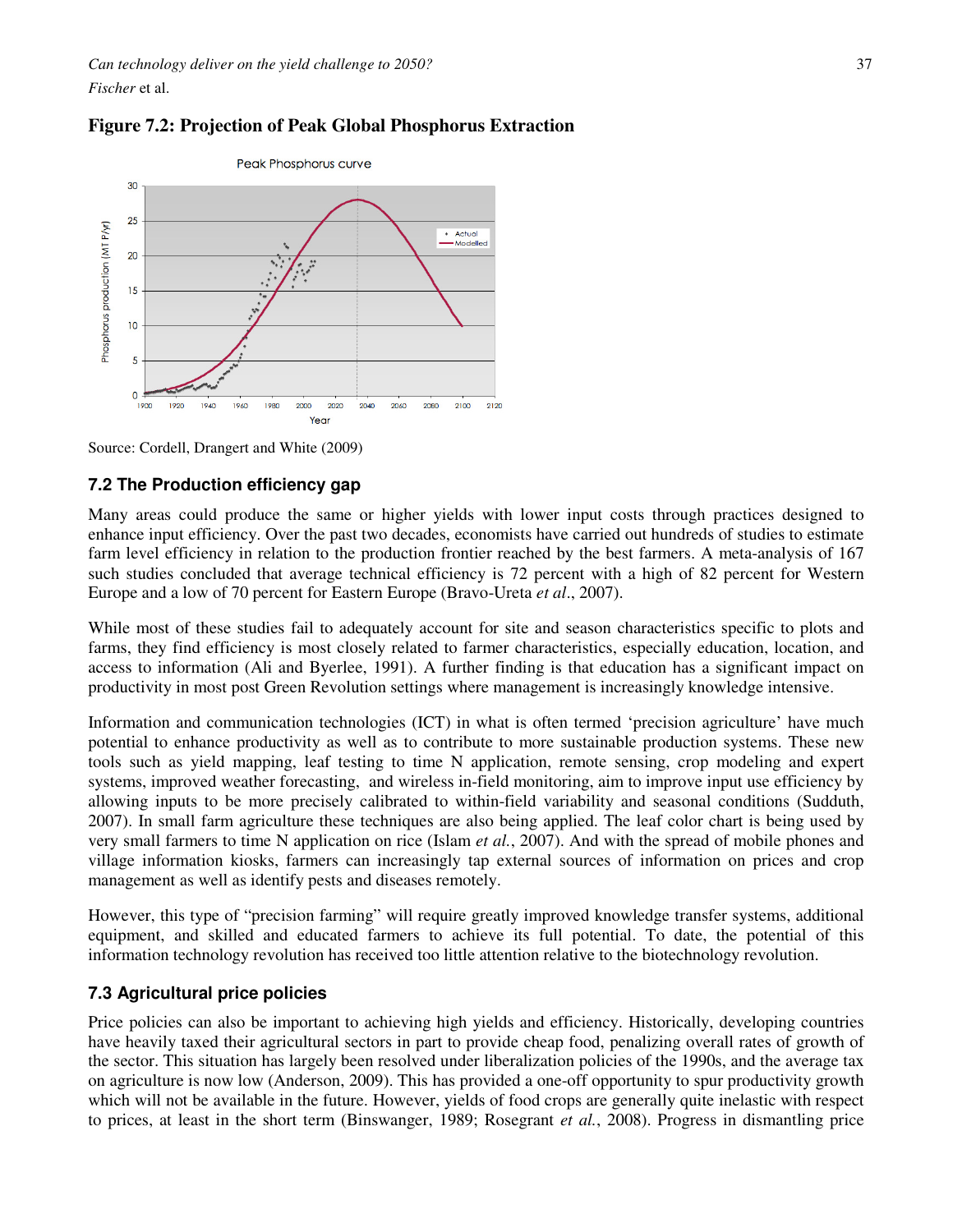distortions has been much slower in industrial countries where farm subsidy programs have favored a few crops and discriminated against adoption of more sustainable cropping systems, especially crop rotations.

Subsidies on many inputs and outmoded pricing structures for inputs, especially water, are still common in Asia. These policies played a role in stimulating adoption of Green Revolution inputs in the 1970s and 1980s, but given current high levels of input use, they undermine incentives to use inputs more efficiently. Supporting institutional reforms will also be important—for example, the greater devolution of water management decisions to users, and a gradual shift to market-determined water allocation systems.

In Africa where yields and input use are still very low, there is a case for 'market smart' input subsidies to promote adoption of fertilizers and stimulate input market development. Several countries have re-introduced such subsidies (World Bank, 2007). However, high fiscal costs and displacement of commercial sales threaten their long-run sustainability and effectiveness.

## **7.4 Prospects for TFP growth**

Finally, what does all of this mean for TFP growth? In general, TFP growth accounts for a higher share of agricultural output growth as agricultural economies develop (Pingali and Heisey, 1999). TFP growth was responsible for half of output growth after 1960 in China and India, and 30–40 percent of the increased output in Indonesia and Thailand (World Bank, 2007). There is little evidence that growth in TFP is slowing (Box 7.1).

TFP growth is largely explained by investments in research, extension, education, irrigation, and roads as well as policy and institutional changes (Pingali and Heisey, 1999; Binswanger, 1989; World Bank, 2007; Kumar, 2008). Decompositions of productivity gains consistently point to investment in research often associated with extension as the most important source of growth. Improved varieties alone contributed as much as half of total factor productivity gains in Pakistan and China in the post Green Revolution period (Rozelle at al., 2003; Ali and Byerlee, 2002). Even in Sub-Saharan Africa, the impact of R&D has been identified as important in its (limited) productivity growth (Lusigi and Thirtle, 1997).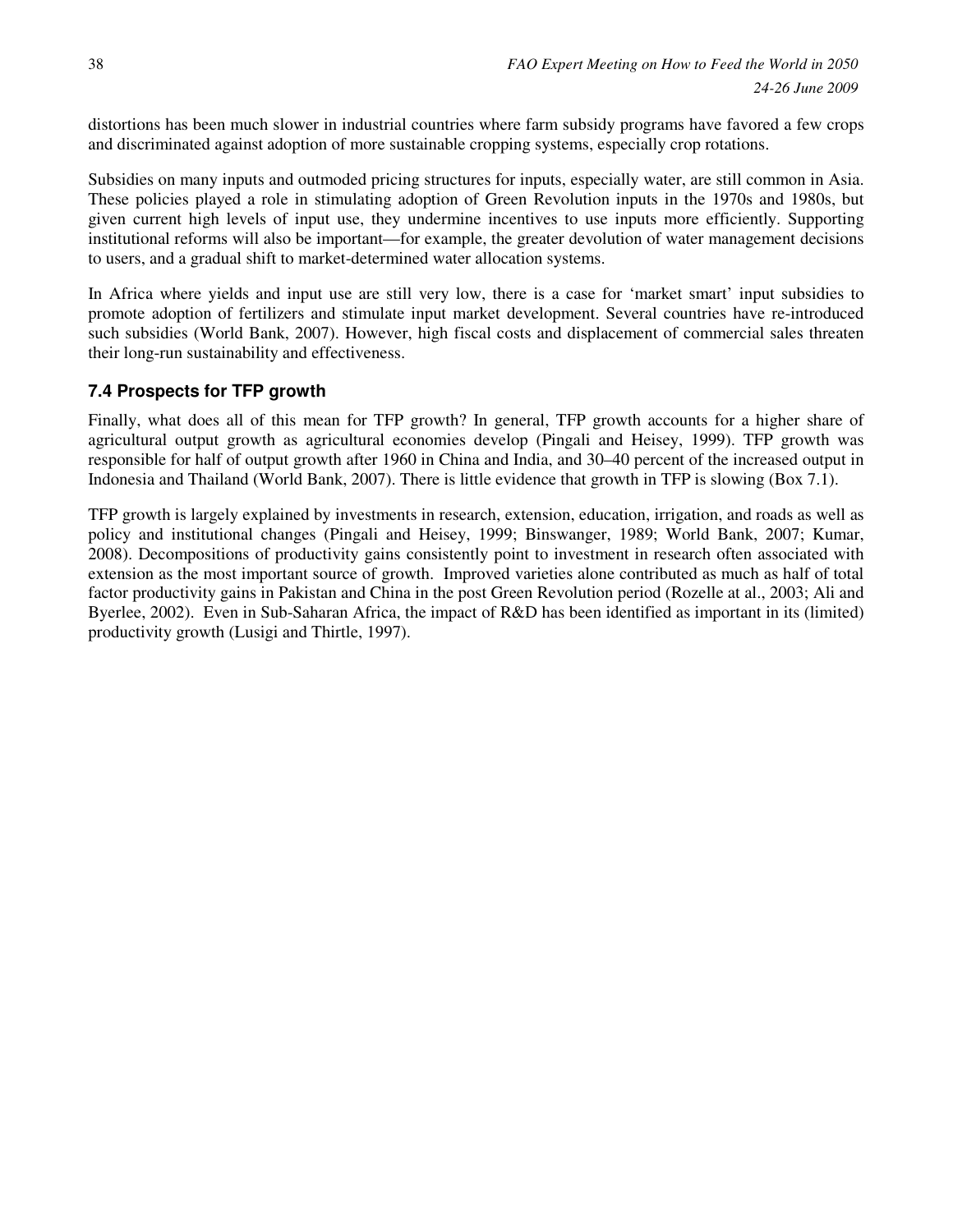#### **Box 7.1: Is TFP Growth Slowing?**

Recent work by Fuglie (2008) provides an up to date and comprehensive overview of TFP growth (Table 7.3). While these estimates are for all agriculture and not just for cereals, the general conclusion is that TFP growth has accelerated in the most recent period since the Green Revolution, 1991-06, in spite of slower output growth. Input growth has slowed in all regions, and in developed countries is now negative. This is especially so in the former Soviet block, where inputs were used very inefficiently before the transition to markets.

In developing countries, total output growth has not slowed, implying that growth from diversification to higher value products has canceled slower growth in cereals. High growth in both output and TFP is led by large countries, especially Brazil and China, with TFP growth above 3 percent/year. Nonetheless, Fuglie (2008) recognizes that cereal growth has slowed significantly and that TFP for individual commodity groups may show different patterns. Indeed, a recent review by Kumar *et al*. (2008) suggests some slowing of TFP growth in cereals in South Asia, with negative growth in rice in the Punjab. This supports earlier evidence of slowing TFP growth in rice-wheat systems in India and Pakistan (Murgai *et al*., 2001).

Overall, the share of growth accounted for by TFP has risen from one third in the period 1970-90 to nearly two thirds in the period, 1991-2006 in developing countries. In line with the earlier analysis, sub-Saharan Africa is the outlier with growth dependent on land expansion rather than TFP—in fact, land area has expanded more rapidly than output, although there is evidence of recent acceleration of productivity growth in some countries such as Ghana (Fuglie, 2009).

|                                     | Output             |            | Input              |            | <b>TFP</b> |            |
|-------------------------------------|--------------------|------------|--------------------|------------|------------|------------|
| <b>Region</b>                       | 1970-90            | 1991-06    | 1970-90            | 1991-06    | 1970-90    | 1991-06    |
|                                     | $(\%/\mathrm{yr})$ | $(\%$ /yr) | $(\%/\mathrm{yr})$ | $(\%$ /yr) | $(\%$ /yr) | $(\%$ /yr) |
| sub-Saharan Africa                  | 2.03               | 2.67       | 1.72               | 1.81       | 0.31       | 0.86       |
| Latin America                       | 2.69               | 3.03       | 1.68               | 0.59       | 1.02       | 2.44       |
| Asia                                | 3.36               | 3.57       | 1.85               | 0.95       | 1.51       | 2.62       |
| <b>MENA</b>                         | 3.15               | 2.54       | 2.02               | 1.01       | 1.14       | 1.53       |
| North America                       | 1.49               | 1.61       | 0.00               | $-0.30$    | 1.49       | 1.91       |
| Europe                              | 1.10               | $-0.15$    | $-0.16$            | $-1.66$    | 1.26       | 1.52       |
| Russia, Ukraine and Central<br>Asia | 0.99               | $-1.57$    | 1.17               | $-3.95$    | $-0.17$    | 2.38       |
| <b>Developed Countries</b>          | 1.35               | 0.87       | $-0.27$            | $-1.18$    | 1.61       | 2.05       |
| Transitional countries <sup>a</sup> | 0.95               | $-1.48$    | 0.94               | $-3.28$    | 0.00       | 1.79       |
| Developing Countries                | 3.16               | 3.41       | 2.08               | 1.22       | 1.08       | 2.19       |
|                                     | 2.16               | 2.13       | 1.37               | 0.57       | 0.79       | 1.56       |

**Table 7.3: Growth of total output, inputs and total factor productivity (TFP) in agriculture**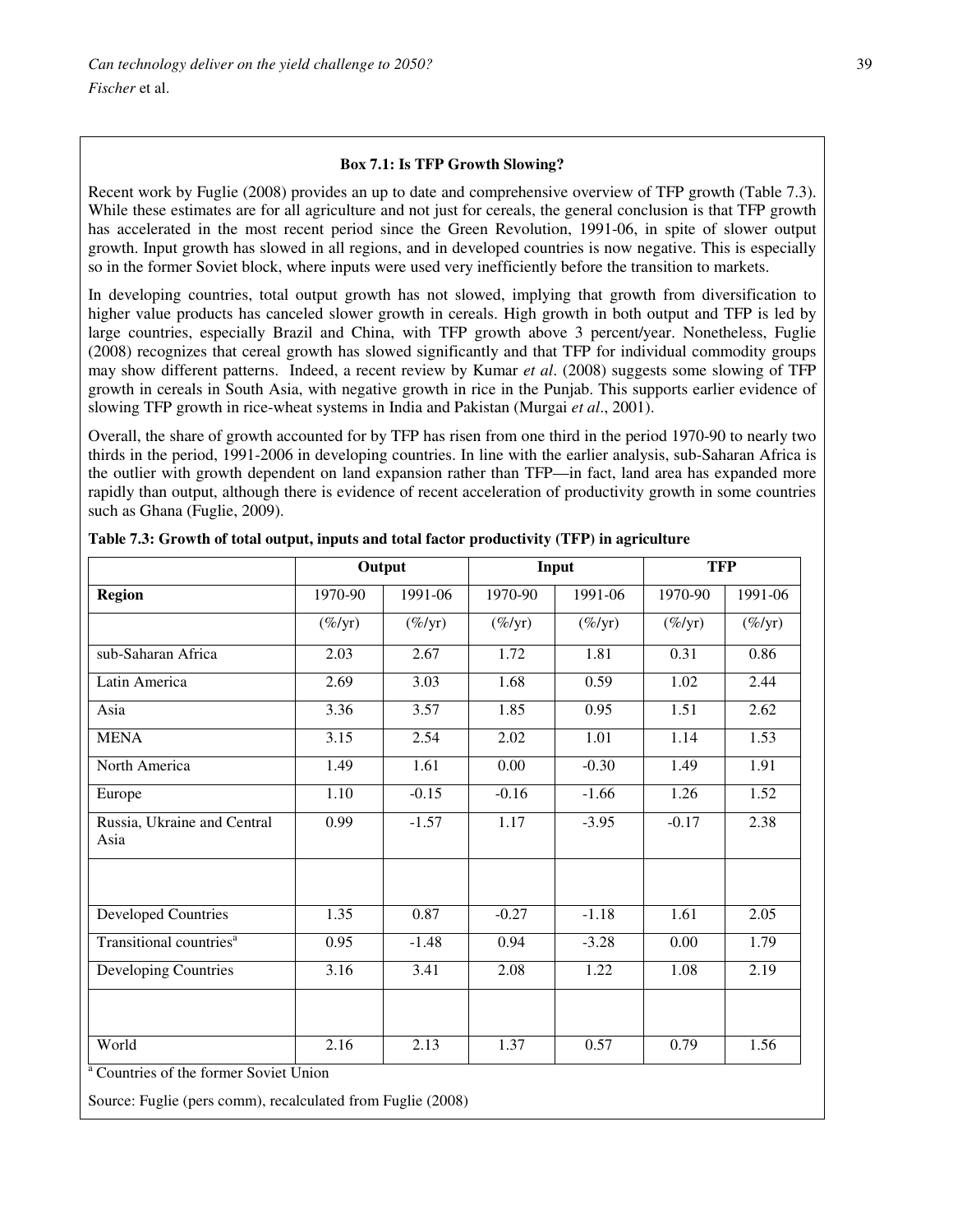## **7.5 The key role of R&D investments**

The question is what level of investment in R&D will be needed to realize needed gains in yields and productivity to secure global food security to 2050. von Braun *et al.* (2008) estimate that a doubling of investment in R&D in developing countries would increase the contribution of R&D to overall output growth by 1.1 percentage points (i.e. approximate doubling of current rates), sufficient to assure a continued decline in poverty (and presumably food prices) through 2020. This scenario appears to be quite similar to the high R&D investment scenario of Rosegrant *et al.* (2008) that reverses an upward trend in real prices of grain to 2050 relative to the baseline. However, there is a wide margin of uncertainty in estimates of the quantitative relationship between R&D investments and yield and productivity growth, especially the time lags involved, even though ex-post analyses of research impact have invariably yielded very attractive rates of return.

These scenarios do not consider investment in R&D in industrial countries which will continue to play a major role in global food security as developing countries urbanize and likely increase their dependence on food imports. Spillovers from R&D in industrial countries are also important to developing countries. Combined public and private agricultural R&D investment in industrial countries is double that in developing countries. There are worrying signs of reduced public investment in R&D in industrial countries as well as reallocation to non-productivity issues such as food safety and the environment could reduce resources for long term strategic research of relevance to developing countries, such as efforts to push out the yield frontier (Pardey *et al.*, 2007). Meanwhile, private investment in R&D has increased rapidly in industrial countries. A conservative estimate is that the private sector spends about \$1 billion annually on maize research in the United States of America, compared with \$181 million in 1990 in 2008 dollars (Byerlee and Lopez, 1994). This huge increase is a likely explanation for the continuing impressive yield gains in maize in the United States of America, and in like environments where these companies and their subsidiaries operate.

Nonetheless, there are worries about the sustainability of recent trends in private R&D spending, which has been increasing exponentially while yields have been increasing linearly (Duvick and Cassman, 1999). The large jump in private spending may have finally driven returns to investment in R&D down from their very high levels of over 50 percent to rates closer to a risk-adjusted cost of capital. If so, the era of rapid growth in private investment in maize and soybean research may be over, although the spread of hybrid rice could result in a similar burst of investment in that crop. Unpublished data from the United States Department of Agriculture indicate a leveling of private spending in the United States of America from 2000. One factor that may trigger a new round of private investment in food crops would be if transgenics become accepted by the public for major food staples such as rice and wheat.

Finally, it is likely that over the long term, productivity-enhancing investments are driven by prices. There is evidence that public investment in rice research and irrigation in Asia was negatively affected by the long-term fall in real rice prices (Hayami and Morooka, 1987; Rosegrant and Pingali, 1994). Private research is likely to be even more responsive to prices and the recent increases in food prices may have already led to a resurgence of R&D spending. Thus over the long term, yields may be much more elastic with respect to prices than they are in the short to medium term.

## **8. CONCLUSIONS**

It is common that when world grain prices spike as in 2008, a small fraternity of world food watchers raises the Malthusian specter of a world running out of food. Originally premised on satiating the demon of an exploding population, the demon has evolved to include the livestock revolution, and most recently biofuels. Yet since the 1960s, the global application of science to food production has maintained a strong track record of staying ahead of these demands. Even so, looking to 2050 new demons on the supply side such as water and land scarcity and climate change raise voices that "this time it is different!" But after reviewing what is happening in the breadbaskets of the world and what is in the technology pipeline, we remain cautiously optimistic about the ability of world to feed itself to 2050, as was L.T. Evans at the end of his long excursion through these same issues (Evans, 1998).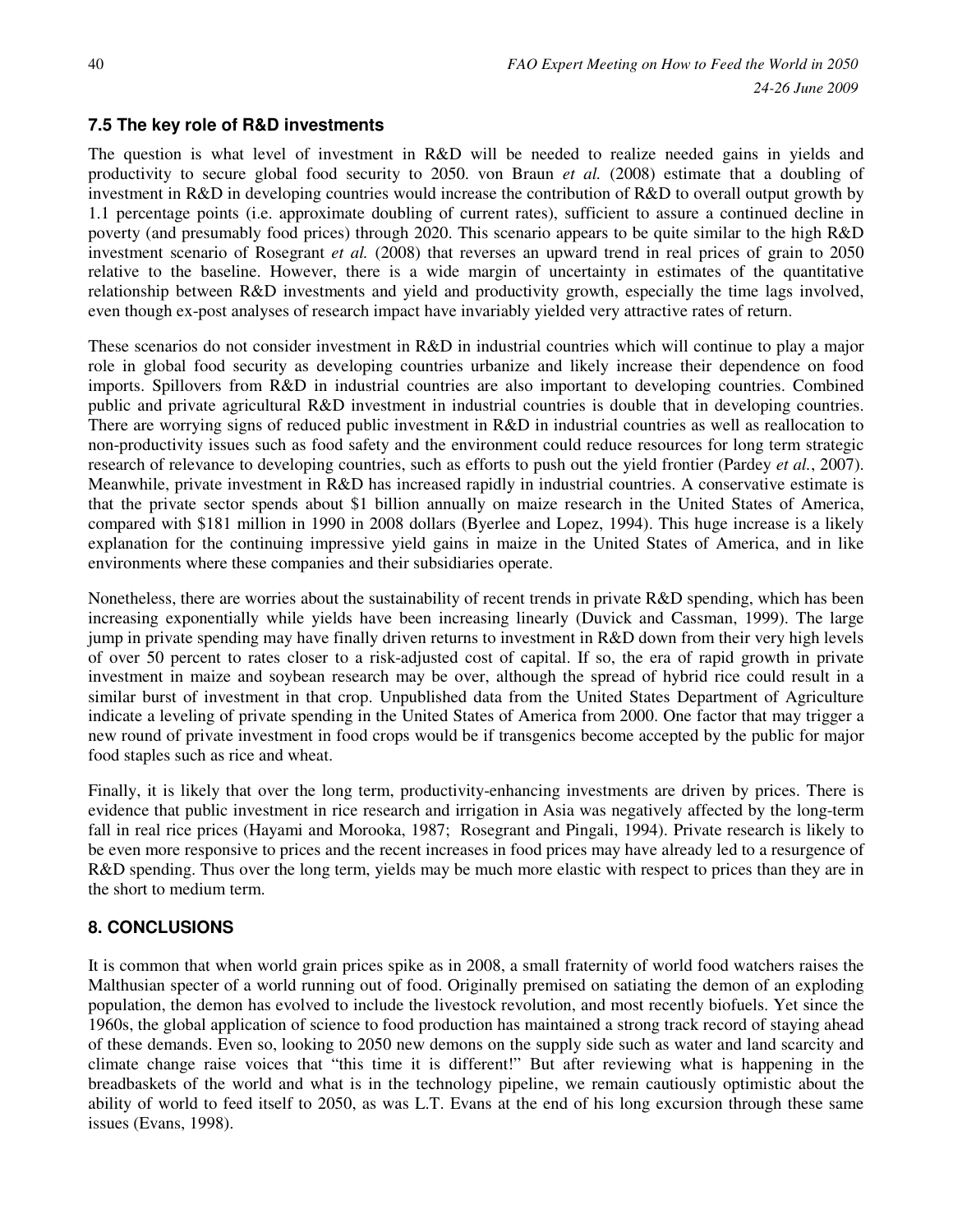*Can technology deliver on the yield challenge to 2050?* 41

*Fischer* et al.

First, despite impressive gains in yields over the past 50 years in most of the world, large and economically exploitable yield gaps remain in many places, especially in the developing world and nowhere more so than in sub-Saharan Africa where food supply is the most precarious.

Second, in the short to medium term, there are many technologies that are in their early stage of adoption that promise a win-win combination of enhancing productivity and sustainably managing natural resources. These include conservation farming approaches based on no tillage and the GM technology revolution—both still only used on less than 10 percent of the world's cropland—as well as the even earlier adoption phase of information and communication technologies (ICT) for more efficient and precise management of modern inputs.

Third, yield gains are not achieved by technology alone, but also require complementary changes in policies and institutions. In much of the developing world, policies are now more favorable for rapid productivity growth, while a range of innovations in risk management, market development, rural finance, organizing farmers, and provision of advisory services, show considerable promise to make markets work better and provide a conducive environment for technology adoption. Indeed, in sub-Saharan Africa these innovations are a necessary condition for wider adoption of critical technologies such as fertilizer.

Fourth, plant breeders continue to make steady gains in potential yield and water-limited potential yield, more slowly than in the past for wheat and rice, but with little slackening in the case of maize; there is no physiological reason why these gains cannot be maintained but progress is becoming more difficult with conventional breeding. Genomics and molecular techniques are now being regularly applied to speed the breeding in the leading multinational seed companies and elsewhere, and their costs are falling rapidly. As well, transgenic (GM) technology has a proven record of over a decade of safe and environmentally sound use and its potential to address critical biotic and abiotic stresses of the developing world, with positive consequences for closing the yield gap, has yet to be tapped. We believe that the next seven to ten years will see its application to major food crops in Asia and Africa and that after its initial adoption, the currently high regulatory costs will begin to fall. We note however that this will require significant additional investment, not least in the areas of phenotyping on a large scale, and that it still takes 10-15 years from the initial investment until resulting technologies begin to have major impact on food supply. Transgenics for greater water-limited potential yield may also appear by then, but trangenics for greater potential yield, arising from significant improvements in photosynthesis, may take longer than even our 2050 horizon.

To be sure these are broad generalizations and there are important differences by crop and region. This review of the big three cereals has shown that maize is the dynamic crop, with no evidence of slowing yields and with huge potential in the developing world. It is also the crop experiencing the most rapid increase in demand, largely for feed and fuel, and the crop attracting the largest R&D research budget. Wheat demand and yield growth appear to be intermediate, the latter perhaps because of disease resistance and industrial quality constraints on breeding, as well as the bigger role of water stress in its production environment. Yield gains in rice are more problematic, but demand growth is also less, although it is a particularly important food staple for the poor of Asia, where rice area is shrinking, and increasingly Africa. And although increases in food production in Asia over the past 50 years have been impressive, no country in sub-Saharan Africa has yet experienced a green revolution in food crops in a sustained manner, despite generally better overall performance of the agricultural sector in the past decade.

Yet our review does raise a number of cautions. First, we have not (yet) reviewed other food crops—sorghum and millet, roots and tubers, pulses and oilseeds. Many of these crops are not globally important, but are critical to local food security, cassava in Africa for example. Others are growing commercial crops for an urbanizing population—potatoes for fast foods, and oilseeds for feed.

Second, the future of biofuels is the new wild card in the world food economy. To no small extent the need to accelerate global cereal yield trends beyond the historic annual rate of 43 kg/ha for 1961-2007 relates to this new demand. By 2020, the industrial world could consume as much grain per capita in their vehicles as the developing world consumes per capita directly for food.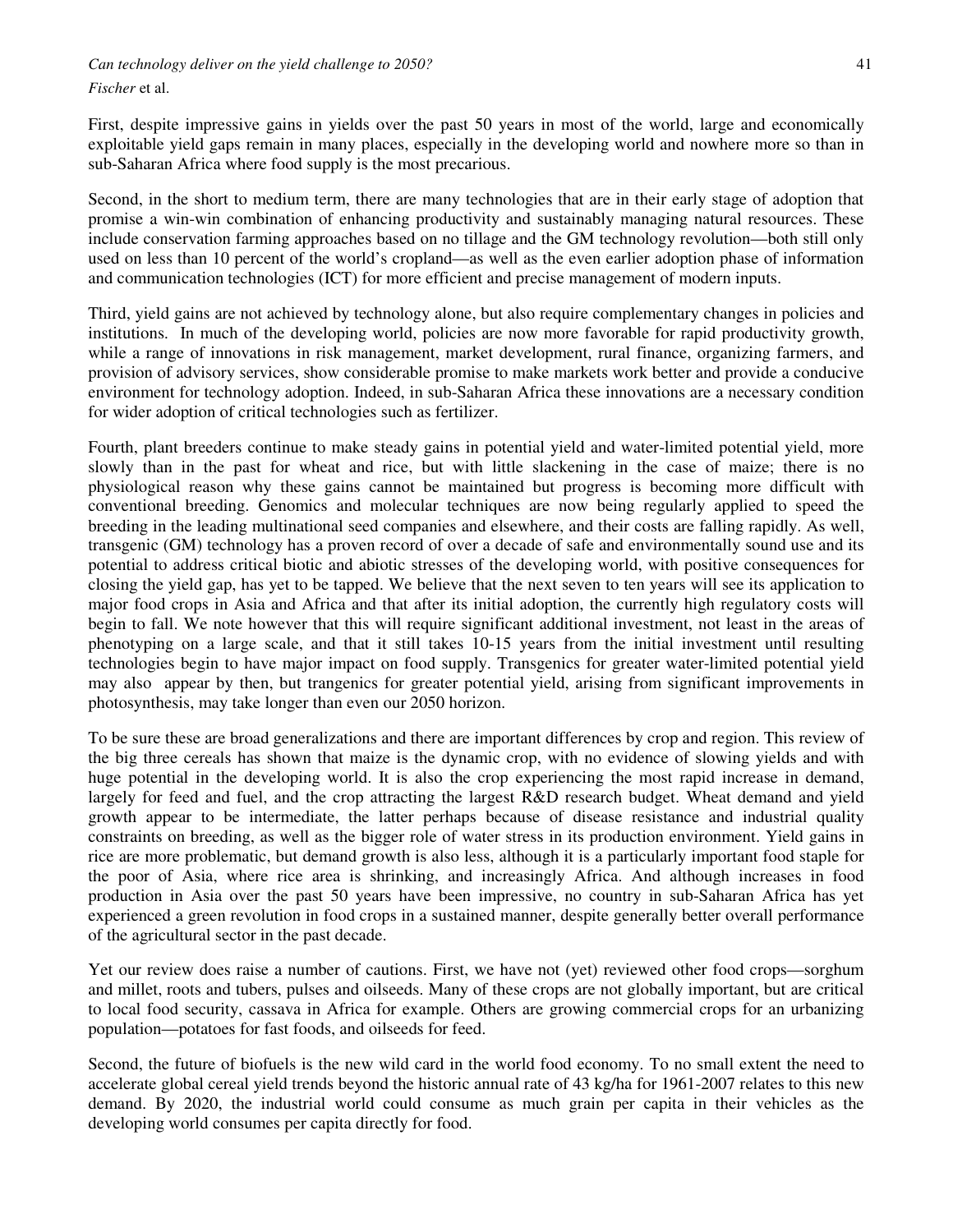Third, many countries face huge challenges in achieving food security, even from a narrow perspective of food supply. We are less concerned about China and India, since they should continue to be largely self sufficient for food needs (although depending on imports for part of their feed needs), but much depends on investments in R&D (below) and management of natural resources. However, there are many countries that do not have the capacity to import large amounts of grain or it would be prohibitively costly to do so, but where population growth is still very high. Most of these are in Africa, but even Pakistan with an estimated 335 m people in 2050 faces a potential food crisis. Climate change will also be a major challenge for many of these countries, adversely affecting yields and diverting R&D resources toward adaptation rather than yield improvement adding a new dimension to maintenance research.

Finally, past agricultural success has in a sense been achieved by mining of non-renewable resources - fossil energy, phosphate, and much underground water. Our review of the impact of looming limitations of this strategy raises major concerns. This places a premium on improved efficiency of using these resources that must be at the center of the agenda for Feeding the World in 2050. Generally it should be noted that increased yield through breeding and agronomy is lifting resource use efficiency.

The history of agriculture in the twentieth century teaches us that investment in R&D will be the most important determinant of whether our cautious optimism will be realized. We see indications that major developing countries such as China, India and Brazil are poised to close the gap in research intensity with the industrial countries. The CGIAR is also revamping its efforts, aiming to double its budget in the coming years. However, there are many technological orphans that are falling behind in R&D spending (Beintema and Howard, this conference). The private sector too, must be encouraged to make a big impact beyond its mainstays of maize and soybeans, especially in rice. But innovative partnerships will be needed to access and adapt technologies to the world's 800 million small farmers.

Resilience, flexibility and policies that favor R&D investment in staple food research and efficient input use will be the pillars upon which future food security depends. Darwin, whose 200<sup>th</sup> birthday we celebrated this year leaves two relevant statements: "If the misery of the poor be caused not by the laws of nature, but by our institutions, great is our sin," and, "It is not the strongest of the species that survives….[but]…. the one that is the most adaptable to change."

#### **9. REFERENCES**

- Ali, M., and D. Byerlee. 1991. Economic efficiency of small farmers in a changing world: A survey of recent evidence, Journal of International Development 3: 1-27.
- Ali, M., and D. Byerlee. 2002. Productivity growth and resource degradation in Pakistan's Punjab: A decomposition analysis. Economic Development and Cultural Change 50: 839–63.
- Ali, M., I.A. Malik, H.M. Sabir, and B. Ahmad. 1997. The mungbean green revolution in Pakistan. Asian Vegetable Research and Development Center, Taiwan, China.
- Anderson, K. (ed.). 2009. Distortions to Agricultural Incentives: A Global Perspective, 1955-2007, London: Palgrave Macmillan and Washington DC: World Bank.
- Andrade, F.H., M.E. Otegui, and C. Vega. 2000. Intercepted radiation at flowering and kernel number in maize. Agronomy Journal 92: 92-97.
- Austin, R.B. 1989. Genetic variation in photosynthesis. Journal of Agricultural Science 112: 287-294.
- Balasubramanian, B. Alves, M. Aulakh, M. Bekunda, Z. Cai, L. Drinkwater, D. Mugendi, C. van Kessel, and O. Oenema. 2004. Crop, environment, and management factors affecting nitrogen use efficiency. p. xxx-xxx *In:* A.R. Moiser, R., K. Syers, J. R. Freney (eds.) Agriculture and the Nitrogen Cycle: Assessing the Impact of Fertilizer Use on Food Production and the Environment. Washington, D.C. Island Press.
- Bange, M.P., G.L. Hammer, and K.G. Rickert. 1997. Effect of specific leaf nitrogen on radiation use efficiency and growth of sunflower. Crop Science 37: 1201-1207.
- Bänziger, M., G.O. Edmeades, and H.R. Lafitte. 1999. Selection for drought tolerance increases maize yields across a range of nitrogen levels. Crop Science 39:1035-1040.
- Bänziger, M., P.S. Setimela, D. Hodson, and B. Vivek. 2006. Breeding for improved drought tolerance in maize adapted to southern Africa. Agricultural Water Management 80: 212-224.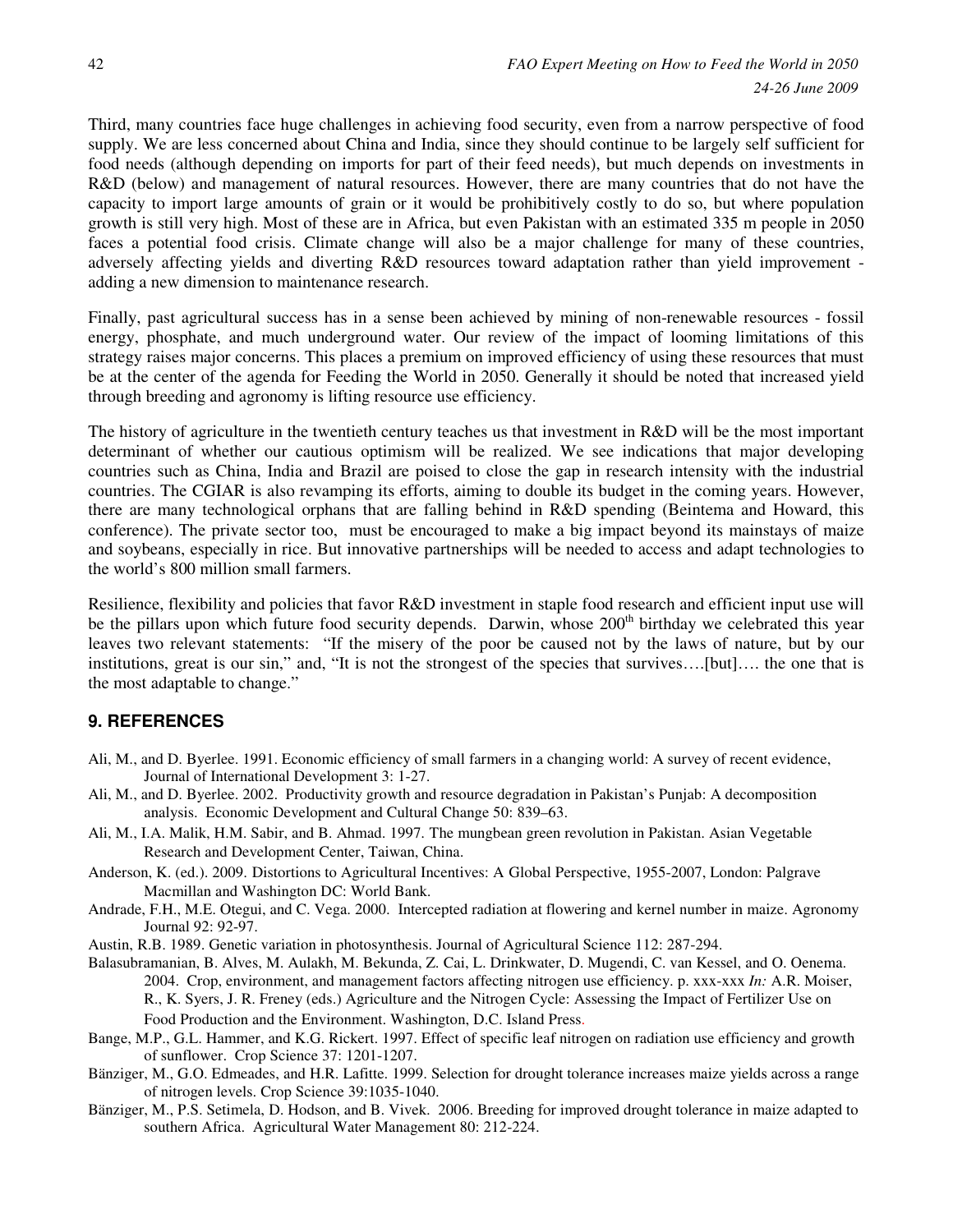- Bernier, J., A. Kumar, R. Venuprasad, D. Spaner, and G. Atlin. 2007. A large-effect QTL for grain yield under reproductive-stage drought stress in upland rice. Crop Science 47: 507-518.
- Bidinger, F.R., V. Mahalakshmi, and G.D.P.Rao. 1987. Assessment of drought resistance in pearl millet (*Pennisitum americanum* (L.) Leeke). II Estimation of genotype response to stress. Australian Journal of Agricultural Research 38: 49-59.
- Binswanger, H. 1989. The policy response of agriculture. p. xxx-xxx. *In*: Proceedings of the World Bank Annual Conference on Development Economics 1989. World Bank, Washington, DC.
- Blum, A. 2009. Effective use of water (EUW) and not water-use efficiency (WUE) is the target of crop yield improvement under drought stress. Field Crops Research 112:119-123.
- Bolaños., J., and G.O. Edmeades. 1996. The importance of the anthesis-silking interval in breeding for drought tolerance in tropical maize. Field Crops Research 48: 65-80.
- Bravo-Ureta, B.E., D. Solís, V.H. Moreira López, J. F. Maripan, A. Thiam, and T. Rivas. 2007. Technical efficiency in farming: a meta-regression analysis. Journal of Production Analysis 27: 57-72.
- Brennan, J, and H.J. Dubin. 2009. Combating wheat stem and leaf rust over the past 50 years (In press)
- Brookes, G., and P. Barfoot, 2008. Global impact of biotech crops: socio-economic and environmental effects, 1996-2006. AgBioForum 11: 21-38.
- Brookes, G., and P. Barfoot. 2009. GM crops: global socio-economic and environmental impacts 1996-2007. PG Economics Ltd, UK. (http://www.pgeconomics.co.uk/pdf/2009globalimpactstudy.pdf).
- Bruce, W.B., G.O. Edmeades, and T.C. Barker. 2001. Molecular and physiological approaches to maize improvement for drought tolerance. Journal of Experimental Botany 53: 13-25.
- Bruinsma, J. (ed). 2003. World Agriculture towards 2015/2030: An FAO Perspective*.* Rome.
- Bueno, C.S., and T. Lafarge. 2009. Higher crop performance of rice hybrids than of elite inbreds in the tropics: 1. Hybrids accumulate more biomass during each phenological phase. Field Crops Research 112: 229-237.
- Buresh, R., S. Peng, J. Huang, J. Yang, G. Wang, X. Zhong, and Y Zou. 2004. Rice systems in China with high nitrogen inputs. *In:* A.R. Moiser, R., K. Syers, J. R. Freney (eds.) Agriculture and the Nitrogen Cycle: Assessing the Impact of Fertilizer Use on Food Production and the Environment. Washington, D.C. Island Press.
- Byerlee, D. 1992. Technical change, productivity, and sustainability in irrigated cropping systems of South Asia: Emerging issues in the post-green revolution Era. Journal of International Development 4:477-496.
- Byerlee, D., and M. A. Lopez-Pereira. 1994. Technical change in maize production: A global perspective. Economics Working Paper 94-02. CIMMYT, Mexico.
- Byerlee D. and G. Traxler. "The Role of Technology Spillovers and Economies of Size in the Efficient Design of Agricultural Research Systems." Chapter 9 in J.M. Alston, P.G. Pardey, and M. J. Taylor (eds). *Agricultural Science Policy: Changing Global Agendas*. Baltimore: Johns Hopkins University Press, (p. 207-250), 2001.
- Campos, H., M. Cooper, J.E. Habben, G.O. Edmeades, and J.R. Schussler. 2004. Improving drought tolerance in maize: a view from industry. Field Crops Research 90:19-34.Cassman, K.G., A. Dobermann, D.T. Walters, and H.Yang. 2003. Meeting cereal demand while protecting natural resources and improving environmental quality. Annu. Rev. Environ. Resour. 28: 315-358.
- Castiglioni, P., D. Warner, R.J. Bensen, D.C. Anstrom, J. Harrison, M. Stoecker, M. Abad, G. Kumar, S. Salvador, R. D'Ordine, S. Navarro, S. Back, M. Fernandes, J. Targolli, S. Dasgupta, C. Bonin, M. Luethy, and J.E. Heard. 2008. Bacterial RNA chaperones confer abiotic stress tolerance in plants and improved grain yield in maize under water-limited conditions. Plant Physiology 147: 446-455.
- Cordell, D., J. Drangert, and S. White, 2009. The story of phosphorus: global food security and food for thought. Global Environmental Change 19: 292-305.
- Crosbie, T.M., and R.B. Pearce. 1982. Effects of recurrent phenotypic selection for high and low photosynthesis on agronomic traits in two maize populations. Crop Science 22: 809-813.
- Crosbie, T.M., S.R. Eathington, G.R. Johnson, M. Edwards, R. Reiter, S. Stark, R.G. Mohanty, M. Oyervides, R. Buehler, A.K. Walker, R. Dobert, X. Delannay, J.C. Pershing, M.A. Hall, and K.R. Lamkey. 2006. Plant breeding: past, present, and future. p. 3-50. *In*: K.R. Lamkey, M. Lee (Eds.). Plant Breeding: the Arnel R. Hallauer International Symposium. Blackwell, Ames, IA.
- Crutzen, P. J., A. R. Mosier, K. A. Smith, and W. Winiwarter. 2008. N<sub>2</sub>O release from agro-biofuel production negates global warming reduction by replacing fossil fuels. Atmospheric Chemistry and Physics 8: 389–395.
- de Wit, C.T. 1992. Resource use efficiency in agriculture. Agricultural Systems 40: 125-131.
- Denison, R.F. 2007. When can intelligent design of crops by humans outperform natural selection? p. 287-302. *In*: J.H.J. Spiertz, P.C. Struik and H.H. Laars (eds). Scale and Complexity in Plant Systems Research: Gene-Plant-Crop Relations. Springer.
- Derpsch, R., and T. Friedrich. 2008. Global Overview of Conservation Agriculture Adoption, FAO, Rome.

*Fischer* et al.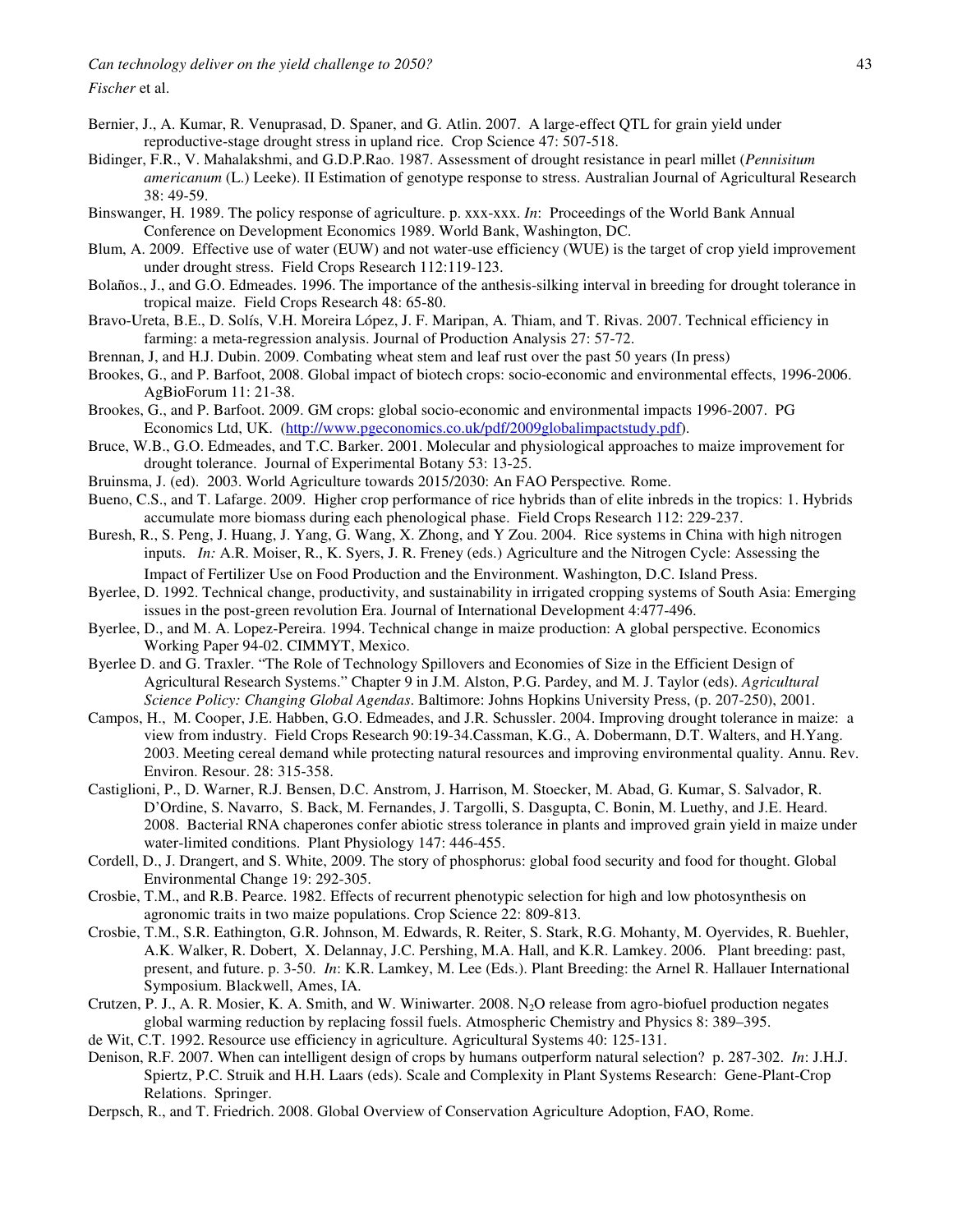- Dixon, J., H-J. Braun and J.H. Crouch 2008. Overview: Transitioning wheat research to serve the future needs of the developing world. In Dixon, J., H-J. Braun and P. Kosima (Eds) Wheat Facts and Futures 2007, Mexico DF, CIMMYT.
- Dobermann, A., C. Witt, D. Dawe, S. Abdulrachman, H.C. Gines, R. Nagarajan, S. Satawathananont, T.T.Son, G.H. Wang, N.V. Chien, V.T.K. Thoa, C.V. Phung, P. Stalin, P. Muthukrishnan, V. Ravi, M. Babu, S. Chatuporn, J. Sookthongsa, Q. Sun, R. Fu, G.C. Simbahan and M.A.A. Adviento. 2002. Site-specific nutrient management for intensive rice cropping in Asia. Field Crops Research 74: 37-66.
- Dobermann, A. 2007. Nutrient use efficiency measurement and management. p1-28. *In*: Fertilizer Best Management Practices. General Principles, Strategy for Their Adoption and Voluntary Initiatives vs. Regulations. IFA, Paris.
- Duvick, D.N. 2005. The contribution of breeding to yield advances in maize (*Zea mays* L.). Advances in Agronomy 86: 83-145.
- Duvick, D.N., and K.G. Cassman. 1999. Post-Green Revolution trends in yield potential of temperate maize in the North-Central United States. Crop Science 39:1622-1630.
- Duvick, D.N., J.C.S. Smith, and M. Cooper. 2004. Long-term selection in a commercial hybrid maize breeding program. Plant Breeding Reviews 24: 109-151.
- Eathington, S.R., T.M. Crosbie, M.D. Edwards, R.S. Reiter, and J.K. Bull. 2007. Molecular markers in a commercial breeding program. Crop Science 47(S3): S154-S163.
- Echarte, L., S. Rothstein, and M. Tollenaar. 2008. The response of leaf photosynthesis and dry matter accumulation to nitrogen supply in an older and a newer maize hybrid. Crop Science 48: 656-665.
- Edgerton, M.D. 2009. Increasing crop productivity to meet global needs for feed, food and fuel. Plant Physiology 149: 7-13.
- Edmeades, G.O., J. Bolaños, A. Elings, J.-M. Ribaut, M.Bänziger, and M.E. Westgate. 2000. The role and regulation of the anthesis-silking interval in maize. p. 43-73. *In*: M.E. Westgate, K.J. Boote (eds) Physiology and Modeling Kernel Set in Maize. Crop Science Society of America Special Publication No. 29. CSSA, Madison, WI.
- Ekboir, J (ed.). 2002. CIMMYT 2000-2001 World Wheat Overview and Outlook: Developing no-till packages for smallscale farmers. Mexico, D.F. CIMMYT.
- Erenstein, O., U. Farooq, R.K. Malik, and M. Sharif. 2008. On-farm impacts of zero tillage wheat in South Asia's rice– wheat systems. Field Crops Research 105: 240–252.
- Evans, L.T. 1993. Crop Evolution, Adaptation and Yield. Cambridge University Press, Melbourne.
- Evans, L.T. 1998. Feeding the Ten Billion: Plants and Population Growth. Cambridge Uni Press, Cambridge, UK.
- Evans, L.T. and R.A. Fischer. 1999. Yield potential: its definition, measurement and significance. Crop Science 34: 1544- 1551.
- FAO. 2000. The Energy and Agriculture Nexus. Environment and Natural Resources Working Paper No. 4, FAO, Rome.
- FAO. 2006. World Agriculture Toward 2030/2050: Interim Report. FAO, Rome.
- FAO. 2008. Investing in Sustainable Agricultural Intensification: The Role of Conservation Agriculture. FAO, Rome.
- Fischer G., M. Shah, H. van Velthuizen, and F. Nachtergaele. 2001. Global Agro-Ecological Assessment for Agriculture in the 21<sup>st</sup> Century. Vienna: IAASA.
- Fischer, R.A. 1973. The effect of water stress at various stages of development on yield processes in wheat. p.233-241. *In*: R.O. Slatyer (ed.) Plant Responses to Climate Factors. UNESCO, Paris.
- Fischer, R.A. 1985. Number of kernels in wheat crops and the influence of solar radiation and temperature. Journal of Agricultural Science 105: 447-461.
- Fischer, R.A. 2007. Understanding the physiological basis of yield potential in wheat. Journal of Agricultural Science 145: 990-113.
- Fischer, R.A. 2009. Exploiting the synergy between genetic improvement and agronomy of crops in rainfed farming systems of Australia.p. 235-54 *In* V. Sadras and D. Calderini (eds), Crop Physiology: Elsevier (in press)
- Fischer, R.A., and R. Maurer. 1978. Drought resistance in spring wheat cultivars. I. Grain yield responses. Australian Journal of Agricultural Research 29: 897-912.
- Fischer, R.A., D. Rees, K.D. Sayre, Z-M. Lu, A.G. Condon, and A. Larque-Saavedra. 1998. Wheat yield progress associated with higher stomatal conductance and photosynthetic rate, and cooler canopies. Crop Science 38: 1467- 1475.
- French, R.J., and J.E. Schultz. 1984. Water use efficiency of wheat in a Mediterranean-type environment. I. The relation between yield, water use and climate. Australian Journal of Agricultural Research 35: 743-764.
- Frink, C. R., P.E. Waggoner, and J. H. Ausubel, 1999. Nitrogen fertilizer: retrospect and prospect. Proceedings of the National Academy of Sciences 96: 1175-80.
- Fuglie, K. 2008. Is a slowdown in agricultural productivity growth contributing to the rise in commodity prices? Agricultural Economics 39: 431–441.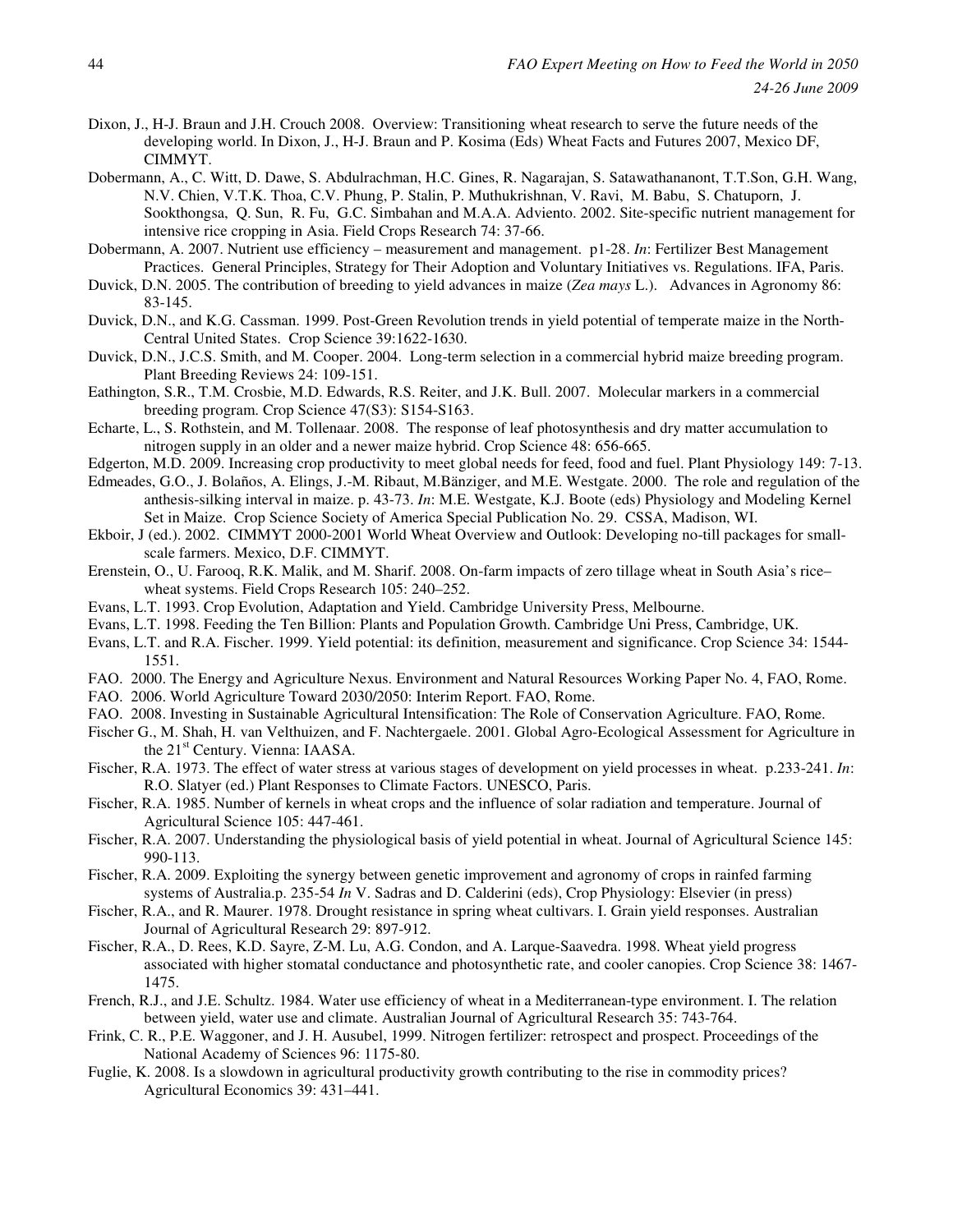*Fischer* et al.

- Fuglie, K. 2009. Agricultural productivity in sub-Saharan Africa. Paper presented at the Cornell University Symposium on The Food and Financial Crises and Their Impacts on the Achievement of the Millenium Development Goals, May 1-2, 2009, Ithaca, New York.
- Ghannoum, O. 2009. C4 photosynthesis and water stress. Annals of Botany 103: 635-644.
- Gollin, D. 2006. Impacts of International Research on Inter-temporal Yield Stability in Wheat and Maize: An Economic Assessment. Mexico. CIMMYT, Mexico.
- Hammer, G.L., Z, Dong, G. McLean, A. Doherty, C. Messina, J. Schussler, C. Zinselmeier, S. Paszkiewicz, and M. Cooper. 2009. Can changes in canopy and/or root system architecture explain historical maize yield trends in the U.S. Corn Belt? Crop Science 49:299- 312.
- Hayami, Y, and Morooka, K. (1987). 'The market price response of world rice research'. Agricultural Economics Department Paper No. 87-21. Los Bafios, Philippines: International Rice Research Institute.
- Heffer, P., 2008. Assessment of Fertilizer Use by Crop at the Global Level. International Fertilizer Industry Association, Paris.
- Heffner, E.L., M.E. Sorrells, and J-L. Jannick. 2009. Genomic selection for crop improvement. Crop Science 49:1-12.

Heisey, P., and G.W. Norton, 2007. Fertilizer and other chemicals. p. 2747-2783. *In:* R. Evenson and P. Pingali (eds). Handbook of Agricultural Economics, Volume 3*.* Elsevier BV, Amsterdam.

- Heisey, P.W., and G.O. Edmeades. 1999. Maize production in drought-stressed environments: technical options and research resource allocation. Part 1 of CIMMYT 1997/98 World Maize Facts and Trends. CIMMYT, Mexico D.F.
- Heisey, P.W., M.A. Lantican, and H.J. Dubin 2002. Impacts of International Wheat Breeding Research in Developing Countries, 1966-1997. CIMMYT, Mexico, D.F.
- Horie, T., I. Lubis, T. Takai, A. Ohsumi, K. Kuwasaki, K. Katsura, and A. Nii. 2003. Physiological traits associated with high yield potential in rice. p. 117-146. *In*: T. Mew, D.S. Brar, S. Peng, D. Dawe, B. Hardy (eds). Rice Science: Innovations and Impacts for Livelihood. IRRI, Manila.
- IFDC. 2007. Mitigating Poverty and Environmental Degradation through Nutrient Management in South and Southeast Asia. http://betuco.be/compost/Urea%20briquettes%20machine%20bangladesh.pdf
- IFDC. 2009. Controlled Release Fertilizers—an Emerging Technology for Food Security. IFDC Focus on Food Security Issue 13. IFDC. Muscle Shoals, AL
- Intergovernmental Panel on Climate Change. 2007*.* Climate Change 2007 Synthesis Report. IPCC, Geneva.
- IRRI. 2008. Investment returns opportunities in rainfed/irrigated environments of South Asia. Unpublished paper of A. Dobermann and D. Mackill..
- Islam, Z., B. Bagchi, and M. Hossain, 2007. Adoption of leaf color chart for nitrogen use efficiency in rice: Impact assessment of a farmer-participatory experiment in West Bengal, India. Field Crops Research 103: 70-75.
- James, C. 2009. Global status of commercialized biotech/GM crops: 2008. ISAAA Brief 39. ISAAA. 243 p.
- Johnson, E.C., K.S. Fischer, G.O. Edmeades, and A.F.E. Palmer. 1986. Recurrent selection for reduced plant height in lowland tropical maize. Crop Science 26:253-260.
- Katsura, K., S. Maeda, T. Horie, and T. Shiraiwa. 2007. Analysis of yield attributes and crop physiological traits of Liangyoupeiju, a hybrid rice recently bred in China. Field Crops Res. 103: 170-177.
- Kucharik, C.J. 2008. Contribution of planting date trends to increased maize yields in the central United States. Agronomy Journal 100:328-336.
- Kumar, P., S. Mittal, and M. Hossain, 2008. Agricultural growth accounting and total factor productivity in south Asia: a review and policy implications. Agricultural Economics Research Review 21:145-172.
- Ladha, J. K., and P. M. Reddy. 2000. The quest for nitrogen fixation in rice. IRRI, Los Baños, Philippines.
- Lal, R. 2009. Soil degradation as a reason for inadequate human nutrition. Food Security 1: 45-57.
- Langreid, A., O.C. Bockme, and O. Kaarstad. 2004. Agriculture, Fertilizers and the Environment. CAB International, Wallingford, UK.
- Lantican, M. A., P. L. Pingali, and S. Rajaram. 2003. Is research on marginal lands catching up? The case of unfavourable wheat growing environments. Agricultural Economics 29:353–361.
- Lindquist, J.L., T.J. Arkebauer, D.T. Walters, K.G. Cassman, and A. Dobermann. 2005. Maize radiation use efficiency under optimal growth conditions. Agronomy Journal 97: 72-78.
- Lipton, M. 2005. The Family Farm in a Globalizing World The Role of Crop Science in Alleviating Poverty, 2020 Discussion Paper No. 40, IFPRI, Washington DC.
- Lobell, D.B., and J.I. Ortiz-Monasterio. 2008. Satellite monitoring of yield responses to irrigation practices across thousands of fields. Agronomy Journal 100: 1005-1012.
- Lobell, D.B., G.P. Asner, J.I. Ortiz-Monasterio, and T.L. Benning. 2003. Remote sensing of regional crop production in the Yaqui Valley, Mexico: estimates and uncertainties. Agricultural Ecosystems and Environment 94: 205-220.
- Lobell, D.B., K.G.Cassman, and C.B. Field. 2009. Crop yield gaps: their importance, magnitudes, and causes. Annual Review of Environmental Resources 34 (in press)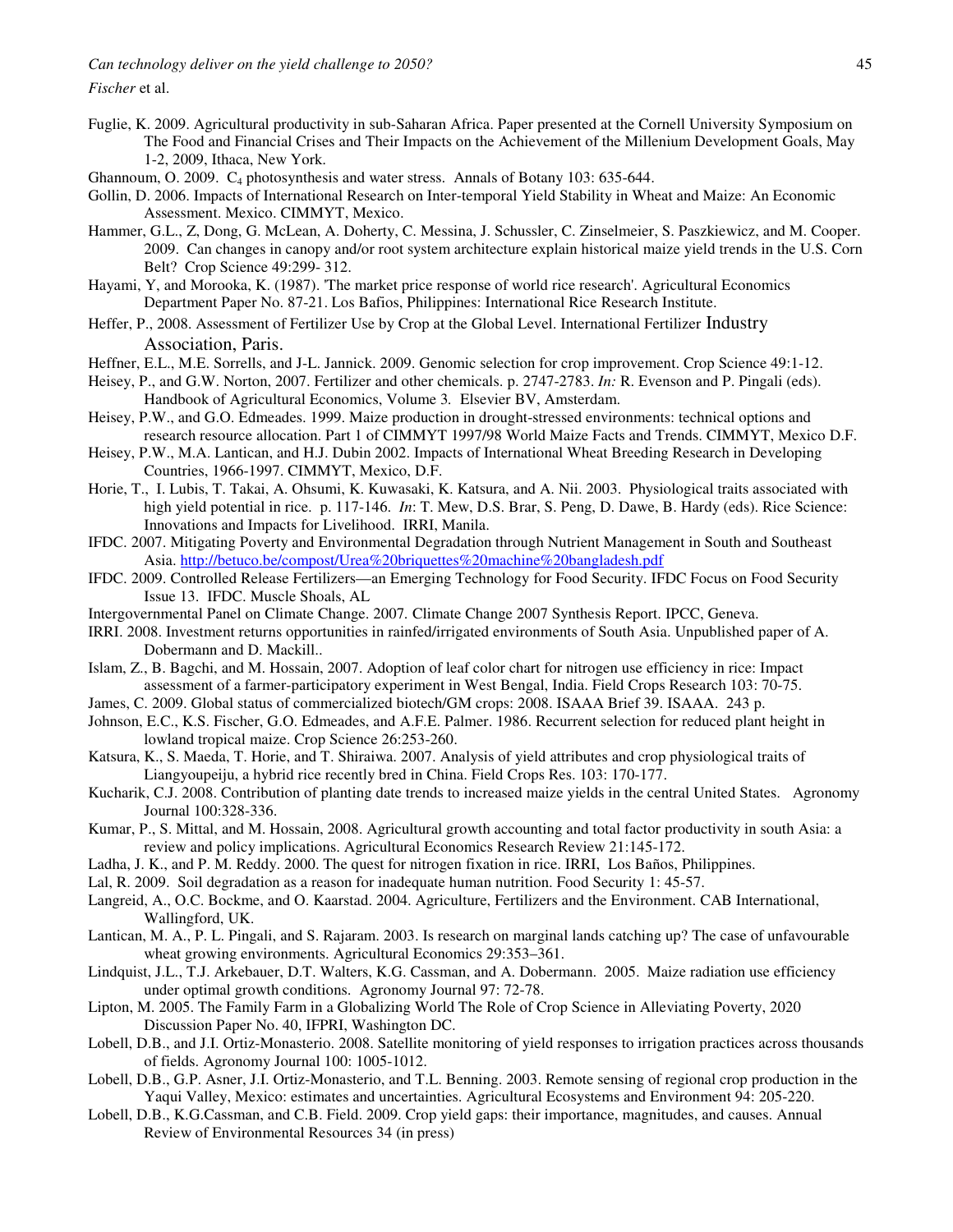- Long, S.P., X.-G. Zhu, S.L. Naidu, and D.R. Ort. 2006. Can improvement in photosynthesis increase crop yields? Plant, Cell and Environment 29: 315-330.
- Loomis, R.S., and D.J. Connor. 1992. Crop Ecology. Productivity and Management in Agricultural Systems. Cambridge University Press, UK.
- Loomis, R.S., and J.S. Amthor. 1999. Yield potential, plant assimilatory capacity, and metabolic efficiencies. Crop Science 39: 1584-1596.
- Lusigi, A., and C. Thirtle. 1997. Total factor productivity and the effects of R&D in African Agriculture. Journal of International Development 9: 529–38.
- Mitchell, P.I., J.E. Sheehy, and F.I. Woodward.1998. Potential yields and the efficiency of radiation use in rice. IRRI Discussion Paper Series No. 32. IRRI, Manila, Philippines.
- Molden, D. (ed). 2007. Water for Food, Water for Life. A Comprehensive Assessment of Water Management in Agriculture. International Water Management Institute, Colombo, Sri Lanka.
- Monteith, J.L. 1977. Climate and the efficiency of crop production in Britain. Philosophical Transactions of the Royal Society, London Series B 281: 277-294.
- Morris, M., V.A, Kelly, R.J. Kopicki, and D. Byerlee. 2007. Fertilizer Use in African Agriculture. Lessons Learned and Good Practice Guide. The World Bank, Washington DC.
- Muchow, R.C., and T.R. Sinclair. 1994. Nitrogen response of leaf photosynthesis and canopy radiation use efficiency in field-grown maize and sorghum. Crop Science 34: 721-727.
- Murgai, R., M. Ali, and D. Byerlee. 2001. Productivity growth and sustainability in post–Green Revolution agriculture: the case of the Indian and Pakistan Punjabs. World Bank Research Observer 16: 199-218.
- Murphy, D. J., 2007. Plant Breeding and Biotechnology: Societal Context and the Future of Agriculture. Cambridge University Press, Cambridge, UK.
- Murty, M.V.R., P. Singh, S.P.Wani, I.S. Khairwal, and K. Srinivas. 2007. Yield gap analysis of sorghum and pearl millet in India using simulation modelling. Global Theme on Agroecosystems Report No 37, ICRISAT, Patancheru, Andra Pradesh.
- Oerke, E. C. 2006. Crop losses to pests. Journal of Agricultural Science 144: 31-43.
- Ortiz, R., H.-J. Braun, J. Crossa, J. Crouch, G. Davenport, J. Dixon, S. Dreisigacker, E.Duveiller, Z. He, J. Huerta, A.K. Joshi, M. Kishii, P. Kosina, Y. Manes, M. Mezzalama, A. Morgounov, J. Murakami, J. Nicol, G. Ortiz-Ferrara, I. Ortiz-Monasterio, T. S. Payne, R. J. Peña, M. P. Reynolds, K. D. Sayre, R. C. Sharma, R. P. Singh, J. Wang, M. Warburton, H. Wu, and M. Iwanaga. 2008. Wheat genetic resources enhancement by the International Maize and Wheat Improvement Center (CIMMYT). Genetic Resources and Crop Evolution 55: 1095-1140.
- Ortiz-Monasterio, J. I., and D. B. Lobell. 2007. Remote sensing assessment of yield losses due to sub-optimal planting dates and fallow period weed management. Field Crops Research 101: 80-87.
- Ortiz-Monasterio, J.I., and W. Raun. 2007. Reduced nitrogen and improved farm income for irrigated spring wheat in the Yaqui Valley, Mexico, using sensor based nitrogen management. Journal of Agricultural Science 145: 215-222.
- Ortiz-Monasterio, J.I., K.D. Sayre, S. Rajaram, and M. McMahon. 1997. Genetic progress in wheat yield and nitrogen use efficiency under four N rates. Crop Science 37: 892-898.
- Pardey, P.G., J. Alston, J. James, P. Glewwe, E. Binenbaum, T. Hurley, and S. Wood. 2007. Science, Technology and Skills. Background paper for the World Development Report 2008, Agriculture for Development. World Bank, Washington D.C.
- Paroda, R.S. 2004. Scaling up: how to reach a billion resource-poor farmers in developing countries. Plenary Paper, 4<sup>th</sup> Int Crop Science Congress, Brisbane. (www.cropscience.org.au/icsc2004/plenary/4/223\_paroda.htm)
- Passioura, J.B. 2002 Environmental biology and crop improvement. Funct. Plant Biol. 29, 537-546.
- Passioura, J.B. 1977. Grain yield, harvest index, and water use of wheat. Journal of the Australian Institute of Agricultural Science 43: 117-120.
- Peng, S., G.S. Khush, P. Virk, Q. Tang, and Y. Zou. 2008. Progress in ideotype breeding to increase rice yield potential. Field Crops Research 108: 32-38.
- Peng, S., K.G. Cassman, S.S. Virmani, J. Sheehy, and G.S. Khush. 1999. Yield potential trends of tropical rice since the release of IR8 and the challenge of increasing rice yield potential. Crop Science 39: 1552-1559.
- Pingali, P. L. and P. W. Heisey. 1999. Cereal Crop Productivity in Developing Counties: Past Trends and Future Prospects. Economics Working Paper 99-03, CIMMYT, Mexico D.F.
- Pingali, P., M. Hossain, and R. V. Gerpacio, 1997. Asian Rice Bowls: The Returning Crisis. CAB International, Wallingford, UK.
- Podlich, D.W., C.R. Winkler, and M. Cooper. 2004. Mapping as you go: an effective approach for marker-assisted selection of complex traits. Crop Science 44: 1560-1571.
- Raun, W.R., and G.V. Johnson. 1999. Improving nitrogen use efficiency for cereal production. Agronomy Journal 91: 357- 363.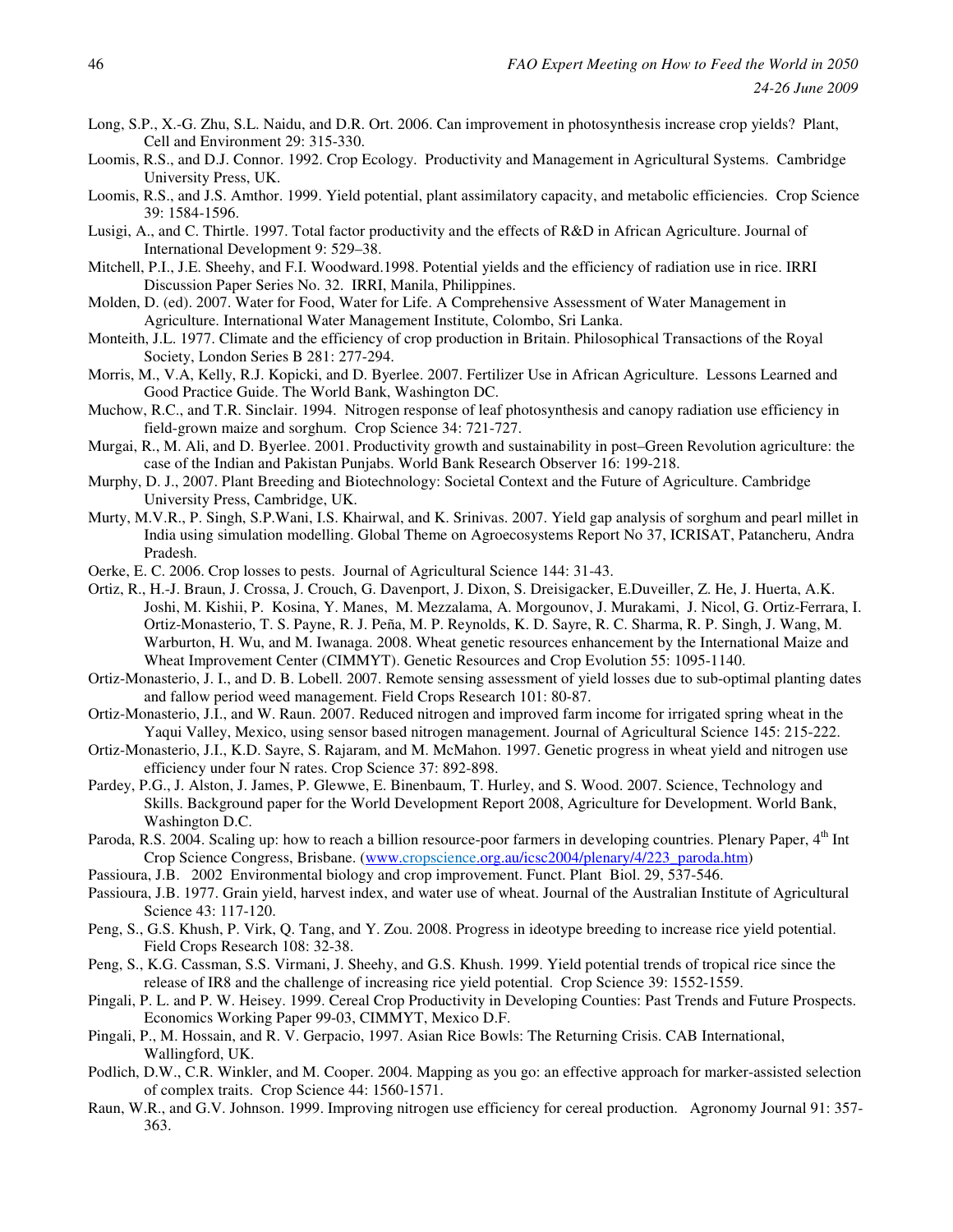*Fischer* et al.

- Richards, R.A. 2004. Physiological traits used in the breeding of new cultivars for water-scarce environments. Proc. 4<sup>th</sup> Int. Crop Sci. Congress, Brisbane (www.cropscience.org.au )Rosegrant, M. and P. Pingali, 1994. Policy and Technology for Rice Productivity Growth in Asia. J. International Development 6: 665-688.
- Rosegrant, M.W., J. Huang, A. Sinha, H. Ahammad, C. Ringler, T. Zhu, T.B. Sulser, S Msangi, and M. Batka. 2008. Exploring Alternative Futures for Agricultural Knowledge, Science and Technology (AKST). ACIAR Project Report ADP/2004/045. IFPRI. Washington D.C.
- Rozelle, S., S. Jin, J. Huang, and R. Hu. 2003. The impact of investments in agricultural research on total factor productivity in China. *In*: R.E. Evenson, D. Gollin (eds.), Crop Variety Improvement and its Effect on Productivity: The Impact of International Agricultural Research. CABI, Wallingford, UK.
- Salvucci, M. 2008. Association of rubisco activase with chaperonin-60β: a possible mechanism for protecting photosynthesis during heat stress. Journal of Experimental Botany 59: 1923-1933.
- Shearman, V.J., R. Sylvester-Bradley, R.K. Scott, and M.J. Foulkes. 2005. Physiological processes associated with yield progress in the UK. Crop Science 45: 175-185.
- Sheehy, J.E., A.B. Ferrer, P.L. Mitchell, A. Elmido-Mabilangan, P. Pablico, and M.J.A. Dionora. 2007. p. 3-26. *In*: J.E. Sheehy, P.L. Mitchell, B. Hardy (eds) Charting New Pathways to  $C_4$  Rice. IRRI, Manila.
- Sherlund, S. M., C. B. Barrett, and A. A. Akinwumi. 2002. Smallholder technical efficiency controlling for environmental production conditions. Journal of Development Economics 69: 85-101.
- Smil, V., 2008. Energy in Nature and Society*.* MIT Press, Boston
- Socolow, R. H. 1999. Nitrogen management and the future of food: lessons from the management of energy and carbon. Proceedings of the National Academy of Sciences 96: 6001-6008.
- Sudduth, K.A., 2007. Current status and future directions of precision agriculture in the USA. Proceedings of the  $2<sup>nd</sup>$  Asian Conference on Precision Agriculture, 2-4 August, Pyeongtaek, Korea.
- Sylvester-Bradley, R., J. Foulkes, and M. Reynolds. 2005. Future wheat yield: evidence, theory and conjecture. p. 233-260. *In*: Proceedings of the 61st Easter School in Agricultural Sciences. Nottingham University Press.
- Tollenaar, M., and J. Wu. 1999. Yield improvement in temperate maize is attributable to greater stress tolerance. Crop Science 39: 1597-1604.
- Tripp, R., N. Louwaars, and D. Eaton. 2007. Plant variety protection in developing countries. A report from the field. Food Policy 32: 354–371.
- Tubiello, F.N., J.S. Amthor, K.J. Boote, M. Donatelli, W. Easterling, G. Fischer, R.M.Gifford, M. Howden, J. Reilly, and C. Rosenzweig. 2007. Crop response to elevated CO<sub>2</sub> and world food supply. European Journal of Agronomy 26: 215-223.
- Tweeten, L., and S. R. Thompson. 2008. Long-term Agricultural Output Supply-Demand Balance and Real Farm and Food Prices. Working Paper AEDE-WP 0044-08, The Ohio State University.
- Venuprasad, R., M.T. Sta. Cruz, M. Amante, R. Magbanua, A. Kumar, and G.N. Atlin. 2008. Response to two cycles of divergent selection for grain yield under drought stress in four rice breeding populations. Field Crops Research 107: 232-244.
- von Braun, J., S. Fan, R. Meinzen-Dick, M. W. Rosegrant, and A. N. Pratt, 2008. International Agricultural Research for Food Security, Poverty Reduction, and the Environment: What to Expect from Scaling Up CGIAR Investments and "Best Bet" Programs. IFPRI, Washington D.C.
- Weinberger K. 2003. Impact analysis of mungbean research in South and Southeast Asia. Final Report of GTZ Project. AVRDC, Shanhua, Taiwan, China.
- Wolfe, D.W., D.W. Henderson, T.C. Hsiao, and A. Alvino. 1988. Interactive water and nitrogen effects on senescence of maize. I. Leaf area duration, nitrogen distribution, and yield. Agronomy Journal 80: 859-864.
- Wood, S., J. Henao, and M.W. Rosegrant. 2004. The role of nitrogen in sustaining food production and estimating future nitrogen needs to meet food demand. p. 245-265. *In*: A.R. Moiser, K. Syers, J. R. Freney (eds.) Agriculture and the Nitrogen Cycle: Assessing the Impact of Fertilizer Use on Food Production and the Environment. Island Press, Washington, D.C.
- World Bank. 2007. World Development Report 2008: Agriculture for Development. World Bank, Washington D.C.
- Xiao, B., X. Chen, C. Xiang, N.Tang, Q. Zhang, and L. Xiong. 2009. Evaluation of seven function-known candidate genes for their effects on improving drought resistance of transgenic rice under field conditions. Molecular Plant 2: 73- 83.
- Yang, W., S. Peng, R.C. Laza, R.M. Visperas and M.L. Dionisio-Sese. 2007. Grain yield and yield attributes of new plant type and hybrid rice. Crop Science 47: 1393-1400.
- Zhou,Y., Z.H. He, X.X. Sui, X.C. Xia, X.K. Zhang and G.S.Zhang. 2007a. Genetic improvement of grain yield and associated traits in the northern China winter wheat region from 1960 to 2000. Crop Sci. 47: 245-253.